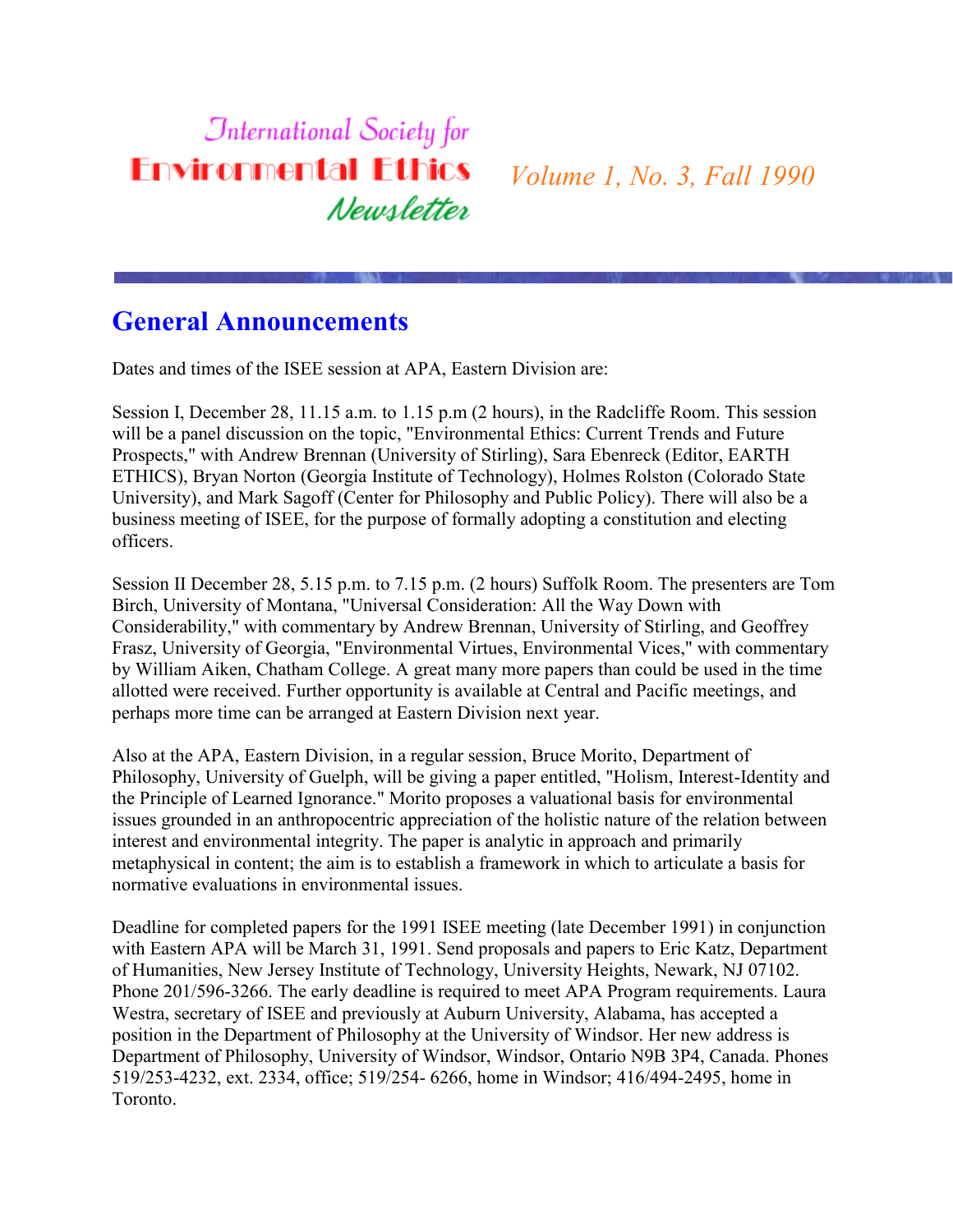Professor Andrew Brennan is the contact person in the United Kingdom. Department of Philosophy, University of Stirling, Stirling FK9 4LA, Scotland. Telephone (0786) 73171. Dues can be sent to Brennan, with checks made to the Society in amount 6.50 pounds sterling.

Robert Elliot is the contact person for Australia and New Zealand. Send membership forms and dues in amount \$ 15.00 Australian (\$ 7.50 for students) to him. Address: Department of Philosophy, University of New England, Armidale, N.S. W. 2351, Australia. Telephone (087) 7333. Fax (067) 73 3122.

Ernest Partridge is organizing an ISEE session at the Pacific Division of the APA, meeting March 28-30, 1991 in San Francisco. Partridge will be returning from a trip to the Soviet Union in the fall, including a conference on Lake Baikal, and will make a report on Soviet environmentalism, where there are some interesting current developments philosophically as well as politically. Professor Ernest Partridge, Department of Philosophy, California State University, Fullerton, CA 92634-4080. Phones 714/441-2353 (home) and 714/773-3611 (main philosophy office).

J. Baird Callicott will address the Pacific Division APA in regular session presenting an invited address on environmental ethics, March 30, 1991. There will be a commentary by commentators as well as audience discussion in the two-hour session.

At the APA Central Meeting in Chicago, on Sunday, April 28, in the evening, there will be a panel discussion on "The Integrity of Creation: Perspectives on Integrity." The panelists will be: William Desmond, Philosophy, Loyola College, Baltimore, Maryland; J. Baird Callicott, Philosophy, University of Wisconsin, Stevens Point; Peter Miller, Philosophy, University of Winnipeg. Laura Westra, Philosophy, University of Windsor will be a commentator and Jack Weir, Philosophy, Morehead State University, Kentucky will chair. This meeting will be held jointly with the Society for the Study of Ethics and Animals.

Bryan Norton is organizing a day-long ISEE session for the American Association for the Advancement of Science annual meeting, February 14-19, 1991, in Washington, DC. The theme will be "Defining Environmental Health: Science, Economics, or Ethics," divided into morning and afternoon presentations, with papers by philosophers, economists, and environmental scientists. Contact Professor Bryan G. Norton, Social Sciences Division, Georgia Institute of Technology, Atlanta, GA 30332, Phones 404/894-3195, division office; 404/894-8752, his office.

The 5th Australian Ecopolitics Conference will be held at the University of New South Wales in Sydney, April 4-7, 1991. Contact The Secretary, Ecopolitics V, Centre for Liberal and General Studies, University of New South Wales, P. O. Box 1, Kensington, N.S.W., 2033, Australia. Paper proposals by October 26, 1990.

The 1991 Environmental Ethics Curricula Development Workship will be held at the Holiday Inn in Denton, Texas July 12-14, 1991. The workship will be conducted by Eugene C. Hargrove, editor of ENVIRONMENTAL ETHICS. Speakers include Max Oelschlaeger, author of a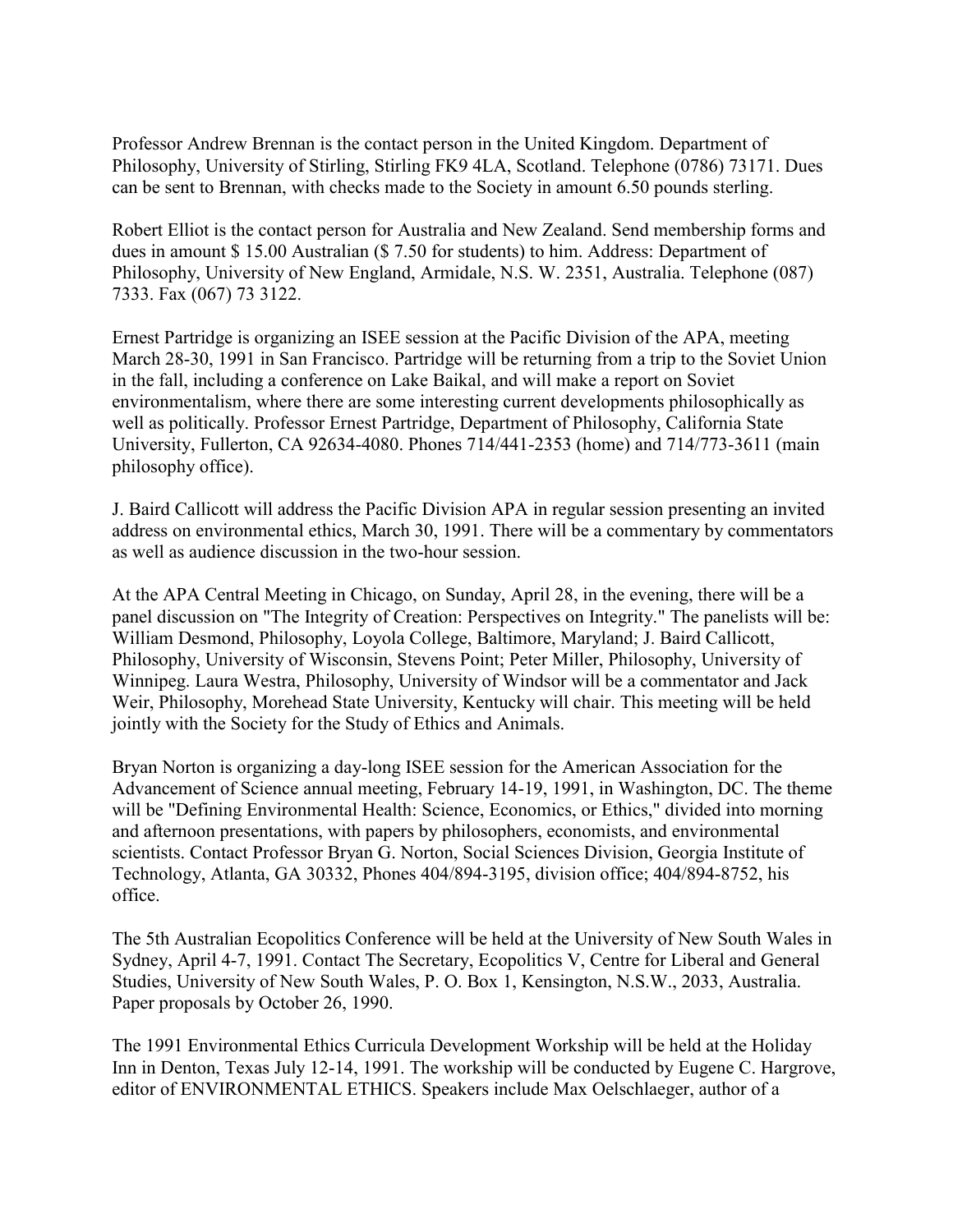forthcoming book, THE IDEA OF WILDERNESS (Yale University Press) and Pete Gunter, an environmental philosopher known for his work in preserving the Big Thicket in Texas. For more information write Eugene C. Hargrove, ENVIRONMENTAL ETHICS, University of North Texas, P. O. Box 12396, Denton, TX 76203-3496. Phone 817/565-2727.

At the World Congress of Philosophy, meeting in Nairobi, Kenya, with the theme "Man and the Environment," July 21-25, 1991, participants at an ISEE session will include Eugene Hargrove, Philosophy, University of North Texas; Michael Fox, Philosophy, Queens University, Canada; Karen Warren, Philosophy, Macalaster College, Minnesota; and Michael Zimmerman, Philosophy, Tulane University. Please contact Laura Westra for suggestions and proposals as early as possible. Professor Evandro Agazzi, Fribourg University and President of the Federation International Des Societies de Philosophie, will also participate informally. Another conference on the horizon is Moscow 1993.

An ISEE symposium entitled "Challenges to Humanism" was held at the Joint Session, July 13- 16, University of Essex, and featured two papers. Michael F. Smith, Department of Philosophy, University of Stirling, gave a paper criticizing ecohumanism generally and the work of Peter Singer and Paul Taylor in particular. T. L. S. Sprigge, Department of Philosophy, University of Edinburgh, gave a paper criticizing the work of Holmes Rolston. There followed a discussion of possible ISEE activities in the United Kingdom and Europe. Andrew Brennan moderated the session.

Membership in ISEE now stands at about 225 members in 20 different nations.

Members are invited and encouraged, in consultation with the officers and governing board, to arrange programs and presentations at appropriate learned societies and other suitable forums. The April 1992 issue of THE MONIST will be devoted to the topic of the intrinsic value or inherent worth of non-human natural entities and nature as a whole. The guest editor is J. Baird Callicott. Contributions are solicited and may be submitted either to J. Baird Callicott, Department of Philosophy, University of Wisconsin-Stevens Point, Stevens Point, WI 54481 or to John Hospers, 8229 Lookout Mountain Ave., Los Angeles, CA 90046. Deadline: March 15, 1991.

Environmental Ethics Reprints. Environmental Philosophy, Inc., publisher of the journal ENVIRONMENTAL ETHICS, and a companion organization to ISEE, has launched a series of reprints for important books in the field of environmental ethics that have gone out of print. The first of these is Charles Birch and John B. Cobb, Jr., THE LIBERATION OF LIFE: FROM THE CELL TO THE COMMUNITY, and was released in August 1990. This book was originally published in 1981 by Cambridge University Press. Contact: Environmental Ethics Books, 1926 Chestnut Street, P. O. Box 13496, Denton, TX 76203-3496. Phone 817/565-2727.

Members and others are encouraged to submit appropriate items for the newsletter to Holmes Rolston, Department of Philosophy, Colorado State University, Fort Collins, CO 80523, who is editing the newsletter. Phone 303/491-5328 (office) or 491-6315 (philosophy office) or 484-5883 (home). Fax 303-491-0528, 24 hours. Items may also be submitted to other members of the Governing Board. Include the name of an appropriate contact person, where relevant and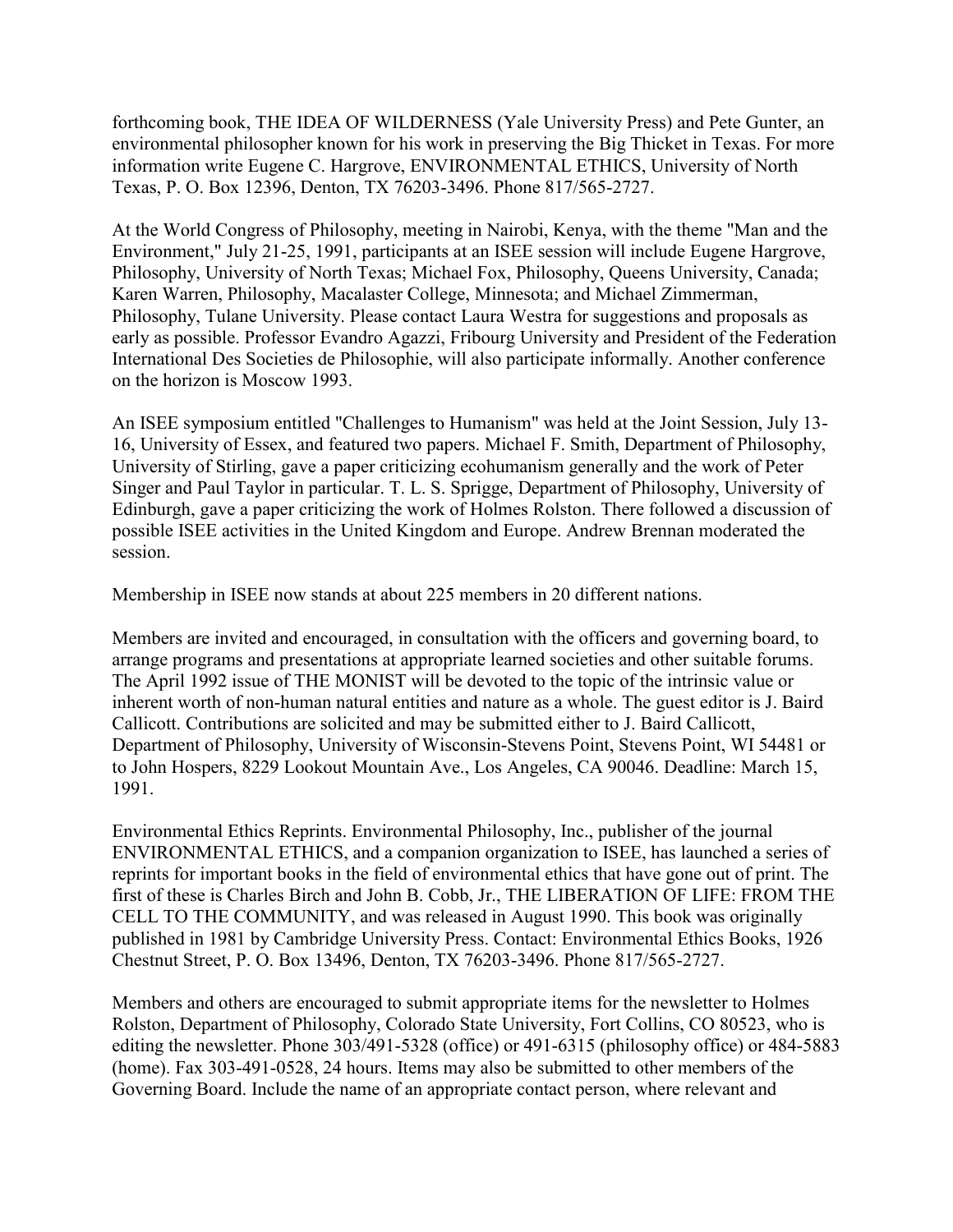possible. International items are especially welcomed.

Lancaster University (United Kingdom) announces an M. A. Program in Values and the Environment. The program is designed as a contribution to environmental education and policy formation which will appeal to working environmentalists as well as those just graduating. It aims to analyze critically a wide variety of attitudes toward the natural world, explore fresh approaches to environmental problems and develop awareness of the links between theory, policy, and practice in this area. It is open to philosophy graduates and to anyone whose academic or practice and work experience has given them an informed interest in environmental issues.

Some courses include "Ethical Theory and Environmental Values," "Land as a Community," "Science and the Domination of Nature," "Phenomenology and the Environment," "Conceptions of Animals, Plants and Nature in the West: A Historical Approach," "Aesthetics of the Environment," "The Representation of the Environment in the Visual Arts," "Biotechnology and the Environment," "Movements of Radical Opposition: Peace and Green," and "Environmental Management." Lancaster University is adjacent to some fine English countryside, including the Lake District and Yorkshire Dales National Parks. Contact, Dr. Jane Howarth, Department of Philosophy, Lancaster University, Lancaster, LA1 4YT, U. K.

Environmental Ethics at University of Wales, College of Cardiff. There are several programs: Ph.D. and M.Phil research degrees, as well as an M.A. in social ethics taken by course work. There is also a Center for Applied Ethics, with particular concerns in the environment, international relations and professional ethics and in medicine and biomedical science. Last year 22 students completed the M.A. in social ethics and this year 30 new students enrolled. An upcoming conference on "Ethics and the Environment" is March 23 (see below). Contact Robin Attfield, Philosophy Section, School of English Studies, Journalism and Philosophy, University of Wales, P. O. Box 94, Cardiff CF1 3XE. Fax (0222) 371921. Phone (0222) 874025.

On July 27-28, the House of Societies' Delegates of the Society of American Foresters had on its agenda three calls for SAF to consider adopting a land ethic, one from the New England Society, one from the Ohio Society, and one from the New York Society. The House of Societies' Delegates is composed of delegates from the 37 state and regional societies that make up the SAF and is an advisory body that meets for two days prior to the Annual SAF convention. They voted unanimously to recommend to the Council of the SAF, its ruling body, to have drafted a statement on a land ethic that would be submitted to the membership for vote, a mail ballot, if possible within a year's time. At the national conference, both the introductory speaker, Senator Patrick Leahy, of Vermont, and the concluding speaker, Art Smyth, President of the SAF, called for a land ethic. Independently, the Council has set up a Strategic Planning Task Force to plan a five year mission, including a mission statement, and listed several priority issues, one of which is a land ethic. A contact person is James E. Coufal, Profedssor of Forestry, College of Environmental Science and Forestry, State University of New York, Syracuse, NY 13210. Phones 315/470-6565/6566.

The International Society for Ecological Economics met in May at the World Bank in Washington with a surprising turnout. About 150 were expected; 372 showed up for this first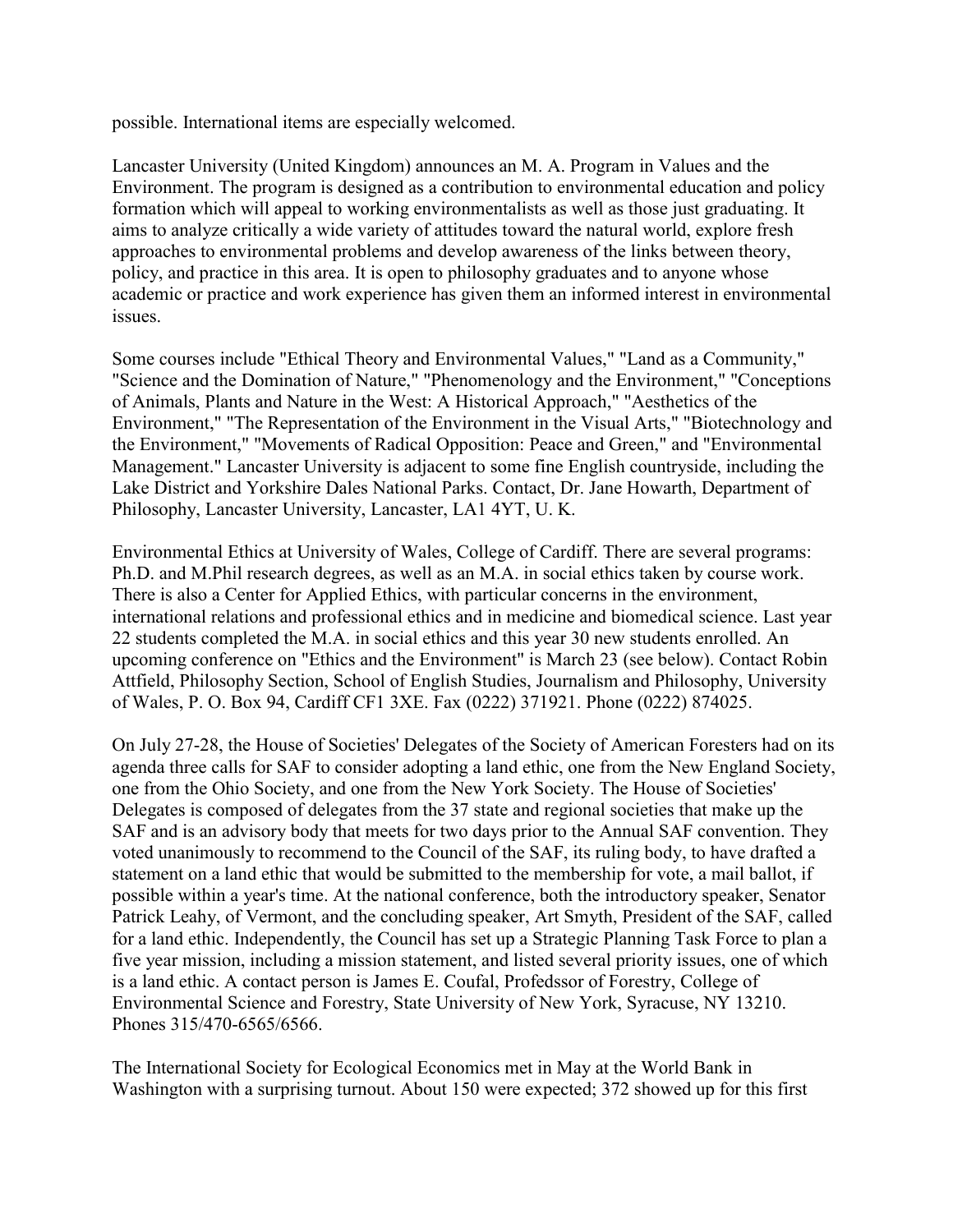conference--"a whole group of people with interests in a revised macroeconomics consistent with physical and biological laws" (Ralph D'Arge, University of Wyoming). At present, lamented Hermann Daly, steady-state economist with the World Bank, "there is no point of contact between the macroeconomics and the environment." Various papers explored alternative theories of value into which both economics and ecology could be integrated. The Society has a journal, ECOLOGICAL ECONOMICS, edited by Robert Costanza. Costanza will be participating in the ISEE symposium at the AAAS next February, details below. See story by Constance Holden, "Multidisciplinary Look at a Finite World," SCIENCE, 6 July 1990.

Eric Katz lead a presentation (with Steven Shaw) on "What's Wrong with Plastic Trees? The Ethics of Environmental Preservation" at a symposium, "`The Earth is the Lord's...' God, Man and Nature in Judaism," sponsored by the Jewish Theological Seminary of America, New York City (and others), on Thursday evenings in April and May 1990. The series also featured Peter A. A. Berle, President of Audubon Society, David Ehrenfeld of Rutgers University, Wes Jackson of the Land Institute in Salina, Kansas, Bill McKibben, author of THE END OF NATURE, and a number of others. "`The Earth is the Lord's' Ecology as a Religious Concern," was shown on NBC- TV on Sunday, April 29, featuring David Ehrenfeld and Wes Jackson, produced by the Jewish Theological Seminary.

To the great surprise of primatologists, a new species of primate, a new lion tamarin, has been found in one of the world's most endangered ecosystems in the Atlantic forest region south of So Paulo, Brazil. The new species is named LEONTOPITHECUS CAISSARA, and is the fourth species of lion tamarin, all of them rare. The new species is known only in a troop numbering about a dozen. Story in SCIENCE, July 6, 1990.

The Swiss Federal Environmental Protection Agency is developing a long-term program for social science research in the field of the environment. They invite descriptions of current research programs underway elsewhere as models for research they might undertake. Contact Professor Peter Knoepfel, Institut de hautes Çtudes en administration publique (a foundation associated with the University of Lausanne), Centre de recherche, route de Chavannes 31B, CH-1007 Lausanne, Switzerland.

The International Union for the Conservation of Nature and Natural Resources (IUCN), the United Nations Environment Programme (UNEP) and the World Resources Institute (WRI) are together launching a two-year program of research and consultation that hopes to lead to a global strategy and action plan to conserve the world's biodiversity. Phase I, drafting proposals, is now underway. Phase II will involve the formation of a task force, and Phase II implementation. J. Ronald Engel will be making a presentation on the ethical, cultural, and spiritual dimensions of the conservation of biodiversity at the IUCN General Assembly, meeting November 30 in Perth Australia. For further details contact him: Meadville/Lombard Theological School, 5701 Woodlawn Avenue, Chicago, IL 60637. Phone 312/753-3199. Some relevant publications are listed in books and materials below.

A summary report (24 pages) of the Commission on the Adirondacks in the 21st century has been released, summarizing a much longer report. The report claims to be "New York State's last clear chance to create a truly great Adirondack Park." "There is room in this Park for people and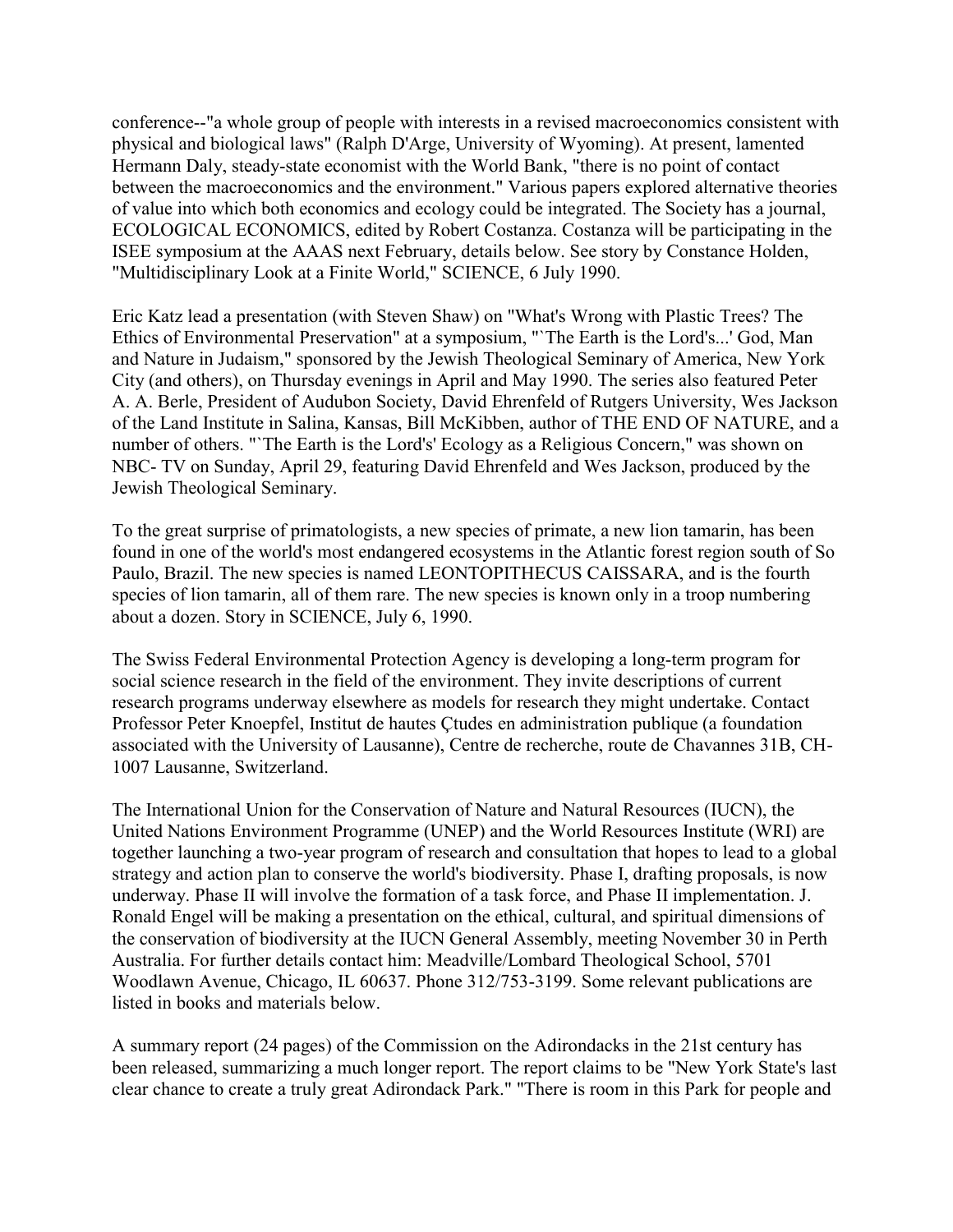nature to live together in mutual sustainable development." The report has drawn mixed reviews, praise from those interested in preservation and condemnation and protest from those interested in development. Many who live in the Adirondacks feel that they will be deprived of a livelihood if the recommendations are implemented, but the report makes important efforts to preserve the regional economy, especially wood products, while providing disincentives to overdevelopment. A good contact is Wayne Ouderkirk, Philosophy, North Central Regional Center at Cobleskill, Empire State College, State University of New York, Cobleskill, NY 12043-1701. Phone at the Regional Center: 518/234-5320.

The Union Institute offers a doctoral program with an emphasis in environmental studies. "A University without Walls," the Union Institute offers a core faculty in environmental studies of twenty persons, to be coupled with adjunct faculty in other institutions throughout North America. Several dozen such theses have already been completed. The Union Institute is accredited by the North Central Association of Colleges and Schools. Contact: The Union Institute, 440 E. McMillan Street, Cincinnati, Ohio 45206-9914.

The JOURNAL OF AGRICULTURAL ETHICS has issued a call for papers, dealing with ethical questions concerning the responsibilities of agricultural producers, the modification of ecosystems, animal welfare, the utilization of farmland and other resources, the safety, availability, and affordability of food, biotechnology, and related issues. Contact Hugh Lehman, Department of Philosophy, or Frank Hurnik, Department of Animal and Poultry Science, University of Guelph, Guelph, Ontario, Canada N1G 2W1.

The Bucknell University Religious Studies Forum, Fall 1990 is on the theme "Responses to the Ecological Crisis," with four forums in each of the fall months. Thomas Berry was the lead speaker and other speakers deal with native American religious traditions, the Judeo-Christian traditions, and Eastern traditions. Contact: Mary Evelyn Tucker, Department of Religion, Bucknell University, Lewisburg, PA 17837. Phone 717/524-1205.

The Pew Scholars Program in Conservation and the Environment. In 1989 the Pew Program in Conservation and Environment awarded 42 grants for a total of over \$ 8 million dollars to nonprofit conservation organizations and academic centers for education, research, and related activities. In September 1988, a program was established to make awards to outstanding scholars who are committed to both research and the application of their findings to the pressing issues of the conservation of biological diversity and directly related environmental problems. Fellowships will be awarded to ten Scholars each in 1990, 1991, and 1992. Each award will be for the sum of \$ 150,000 per Scholar over a three year period. Nominees are sought whose work addresses the conservation of biological diversity and directly related environmental research and problem solving. Nominees are encouraged from a wide range of disciplines, including the natural and social sciences, humanities, law, and engineering. Interested persons should note that application is by invitation only, so that no direct applications or proposals should be sent. The competition is not limited to U. S. scholars. The program is administered by the Program Office based at the School of Natural Resources at the University of Michigan. Dr. James E. Crowfoot is director. Address inquiries to: Dr. John Jensen, Associate Director, Pew Scholars Program in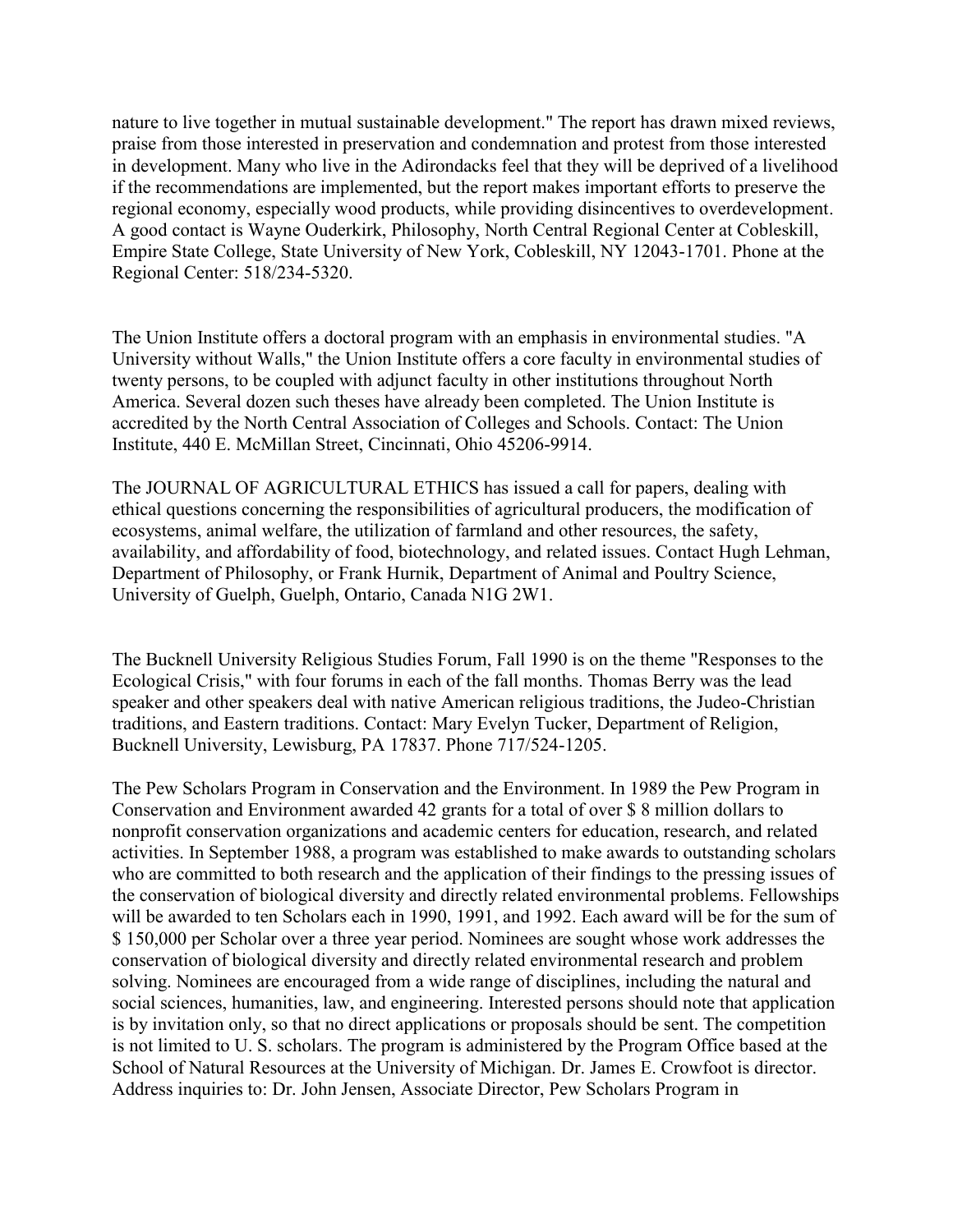Conservation and the Environment, School of Natural Resources, University of Michigan, Ann Arbor, MI 48109- 1115. Phone 313/936-2556. Fax 313/936-2195. This program is funded by Pew Charitable Trusts, established by the family of Joseph N. Pew, founder of the Sun Oil Company.

The National Association of Environmental Professionals says, in its statement of purpose and objectives, that it "seeks to provide its membership, other professionals in the environmental area, and the interested public with a means for interaction, and the opportunity for optimizing social and economic well-being while assuring the achievement of a healthy ecosystem." In its Code of Ethics, it states as its Creed: "The objectives of an Environmental Professional are: 1. to recognize and attempt to reconcile societal and individual human needs with the responsibility for physical, natural, and cultural systems. 2. to promote and develop policies, plans, activities, and projects that achieve complementary and mutual support between natural and man- made, and present and future components of the physical, natural, and cultural environment." Contact: National Association of Environmental Professionals, P. O. Box 15210, Alexandria, VA 22309- 0210. Phone 703/660-2364.

Dale Jamieson and Michael H. Glantz are teaching a seminar in Philosophical Issues in Global Warming, fall semester 1990, at the University of Colorado Boulder. Contact Dale Jamieson, Department of Philosophy, University of Colorado, Boulder, CO 80309.

The ENCYCLOPEDIA OF BIOETHICS is being revised for a second edition, to appear in 1992. The first edition was largely oriented to medical ethics and health care, but an effort is being made in the second edition to include issues in environmental ethics and animal rights and welfare. About twenty articles are being commissioned in these areas. Holmes Rolston is the area editor in these fields. Warren Reich, Georgetown University, will be the general editor again; he edited the first edition. The area editors (about twelve persons) recently met in Washington, D. C. to plan entries for the second edition. Macmillan is the publisher.

Brunetto Chiarelli, Director, Centre for Bioethics, Societa' Italiana di Bioetica, Italy, Universita' di Firenze, Via del Proconsolo, 12, 50122, Firenze, is publishing a newsletter and has offered to publish parts of our own NEWSLETTER with it, including membership information. Udo Ernst Simonis has published a new book, BEYOND GROWTH: ELEMENTS OF SUSTAINABLE DEVELOPMENT, through the Science Centre, Berlin, which is a member of ISEE. They have a list of other publications available. Most, but not all, are in German. Their address is: Wissenschaftszentrum Berlin fur Socialforschung, gGmbH, D-1000, Berlin, Reichpietschuter 50. Director: Dr. Bernard Glaeser.

W. Michael Hoffman (Philosophy, Bentley College, Waltham, MA) in a presidential address to the Society for Business Ethics, meeting in San Francisco, August 10, linked business ethics and environmental ethics. The paper was titled, "Business and Environmental Ethics" and argued for the responsibility of business to a much larger group than its own stakeholders. He proposed that "naturalistic ethical guidelines such as those suggested by Holmes Rolston should be set forth for business to follow when its activities impact upon ecosystems." These guidelines are in Rolston's "Just Environmental Business," Chapter 11, in Tom Regan, ed., JUST BUSINESS (Random House, 1984), a college text in business ethics.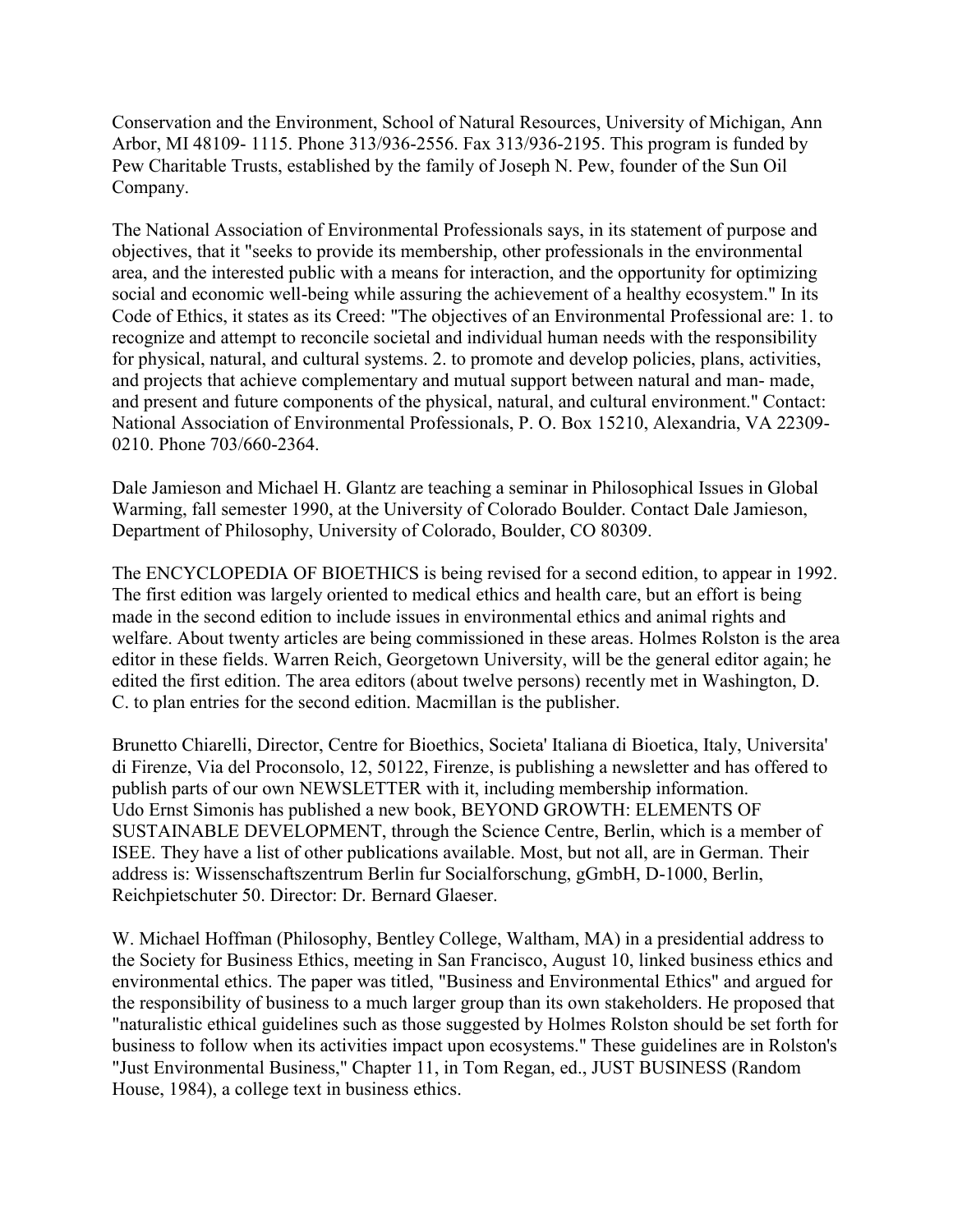Laura Westra will present a paper entitled "Respecting the Integrity of the Earth: the Need for New Values in Environmental Ethics," at the School of Engineering and Applied Science, University of Virginia, Charlottesville, on November 1. She is supported by a grant from the GTE Foundation.

Laura Westra will participate in a panel discussion on environmental ethics at the invitation of the Royal Ontario Museum in Toronto on October 28. The conference is observing the Fourth Annual Rain Forest Week and is sponsored by the Canadian International Development Agency and others. Westra will speak on "The Integrity of the Earth." Charles Taylor, McGill University, will speak on "Technology and Environmental Attitudes" and Thom Alcoze will speak on "Amerindian Ecology."

We have received a letter of congratulations and expression of keen interest from THE CENTRE FOR INTERNATIONAL PEACEBUILDING, 9 West Street, Chipping Norton, Oxon, OX7 5LH, U. K. The directors are Brigadier Michael Harbottle, OBE (Ret.) and Eirwen Harbottle, Patron Lady Gourlay. They emphasize environmental education in the schoolroom, produce PEACE CHILD films and many other activities through a global network, including the GAIA INITIATIVE. Contact them for further information.

The Department of Philosophy, University of Windsor and Ralph Johnson, Head, have provided support covering the cost of copying and reproducing NEWSLETTER No. 2, as well as supplying the mailing envelopes. They have also produced the mailing labels for the present NEWSLETTER No. 3. A heartfelt thank you is in order.

#### **Jobs in Environmental Conservation**

JOB-SCAN is a monthly environmental and natural resources job listing published by the Student Conservation Association, Inc., P. O. Box 550, Charlestown, NH 03603. The scope of JOB-SCAN includes corporate, government, and non-profit employment as well as internships and volunteer positions. Phone 603/826-4301. Fax 603/826-7755. Subscriptions are 6 months \$ 22, 1 year \$ 39. About 24 pages of job listings each issue. Write for an issue and alert students to it. This is another one that should be in every college career and placement office. For others see ISEE NEWSLETTER, Summer 90.

#### **Recent Books, Articles, and Other Materials**

--George Sessions, "Deep Ecology in California." To appear in a special California issue of DIALECTICS AND HUMANISM (POLISH INTERNATIONAL PHILOSOPHICAL JOURNAL), 1990-91. Sessions traces the distinctive development of deep ecology in California, acknowledging important roots outside California (Leopold, the Transcendentalists, Muir in Wisconsin, Naess in Norway, others in Australia). "It would be safe to say that the rebirth of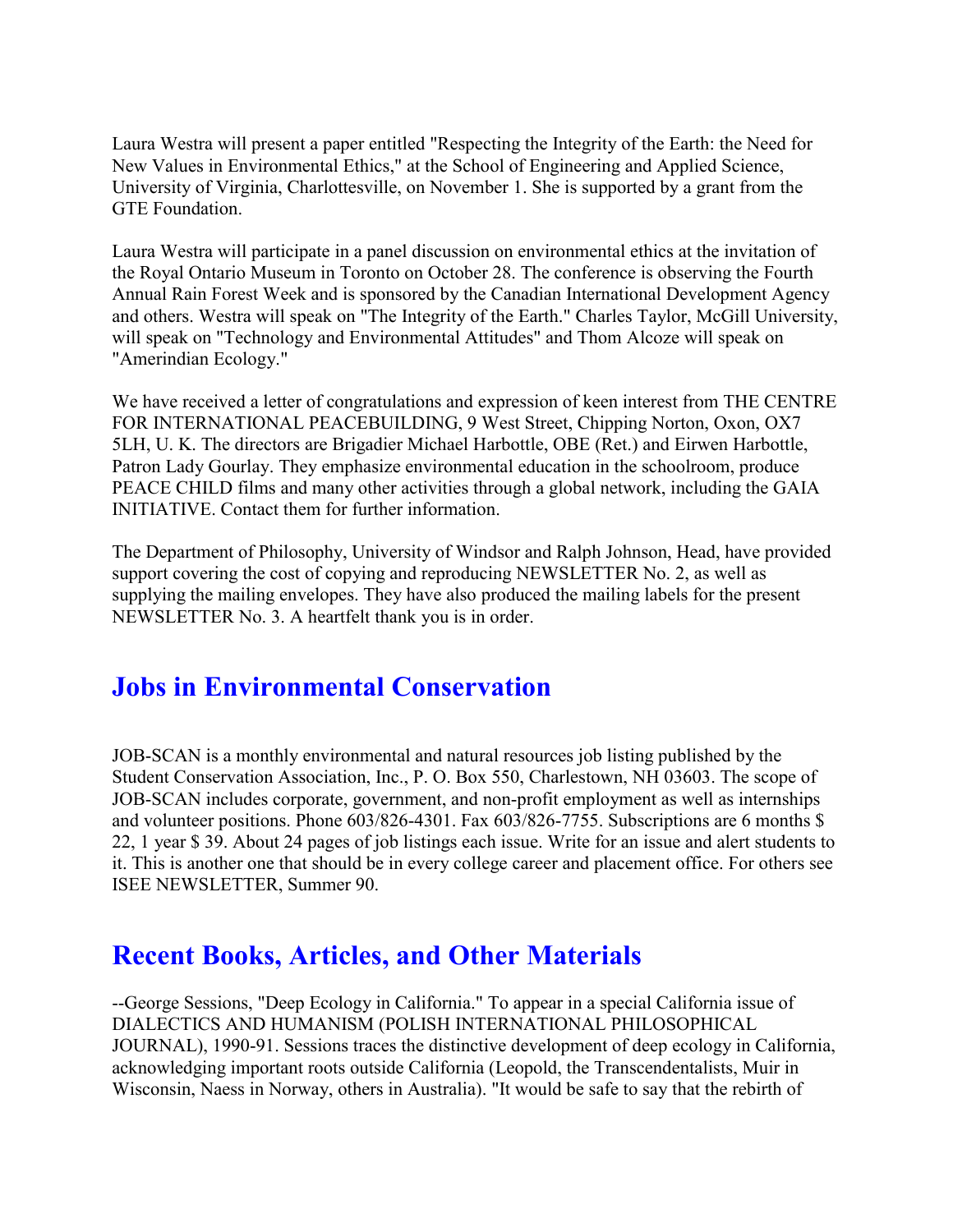radical ecology in the 1960's was largely a California phenomenon." He closes with California at crisis point. "The ultimate fate of California, in all likelihood, will be decided in the coming decade or two." Copies from George Sessions, Department of Philosophy, Sierra College, Rocklin, CA 95677-3397.

--Warwick Fox, TOWARD A TRANSPERSONAL ECOLOGY: DEVELOPING NEW FOUNDATIONS FOR ENVIRONMENTALISM. Transpersonal ecology represents a creative meeting ground between environmental philosophy and transpersonal psychology. It brings together the psychologist's understanding of the self beyond personal ego with the ecologist's belief in the inherent value of all living things. An in-depth analysis of the deep ecology movement. Boston: Shambahala Publications, October 1990. Fox is a National Research Fellow at the Center for Environmental Studies at the University of Tasmania.

--Robin Attfield and Katharine Dell, eds., VALUES, CONFLICT AND THE ENVIRONMENT. Oxford, Ian Ramsey Center, Oxford and Center for Applied Ethics, Cardiff. Values, methods, and procedures of decision-making in matters affecting the environment--an effort to relate environmental philosophy to social practice. Contains some far-reaching recommended changes to social practice.

--Robin Attfield, "Deep Ecology and Intrinsic Value: A Reply to Andrew Dobson," COGITO 4(Spring 90):61-66. A discussion of whether intrinsic value is relevant to the Green Movement politically, replying to Andrew Dobson, "Deep Ecology," COGITO, 3/1 (1989):41-46. Dobson claims, "There may be no doubt that Deep Ecology is indeed the Green Movement's philosophical basis," but Attfield replies that various philosophical positions can support the Green Movement. A theory of intrinsic value in some nonhuman living things, both those with and without subjective experience, is intelligible and important in supplying a philosophical basis for the Green Movement. Attfield is at the University of Wales, College of Cardiff.

--James P. Lester, ed., ENVIRONMENTAL POLITICS AND POLICY: THEORIES AND EVIDENCE (Durham, N. C.: Duke University Press, 1989). Twelve essays on the conservation and environmental movements, public opinion, interest groups, party politics, congress, the federal bureaucracy, the courts as these enter into environmental policy. Also chapters on international environmental politics and alternative views of the environmental problematic.

--Kevin W. Kelley, ed., THE HOME PLANET Reading, MA: Addison- Wesley, 1988. Also published in Moscow: MIR Publishers. An extraordinary book of photographs of Earth from space, with reflections from the hundred or so men and women from thirteen countries who have flown into Earth orbit or to the lunar surface. Edited for the Association of Space Explorers, this large volume conveys the dazzling and profound existential and visual impact of seeing our planet from space. With the Soviets and others alike, the experiences are often religious in the broad sense of that term, a sense of being grasped by an unexpected encounter with this mysterious and ineffable planet. The perception of vulnerability, combined with wonder and adoration, give rise to a resolve to protect the planet against onslaughts by the human species. For a perceptive review see, James Huchingson, "Earthstruck," ZYGON, September 1990.

--Mary Evelyn Tucker, MORAL AND SPIRITUAL CULTIVATION IN JAPANESE NEO-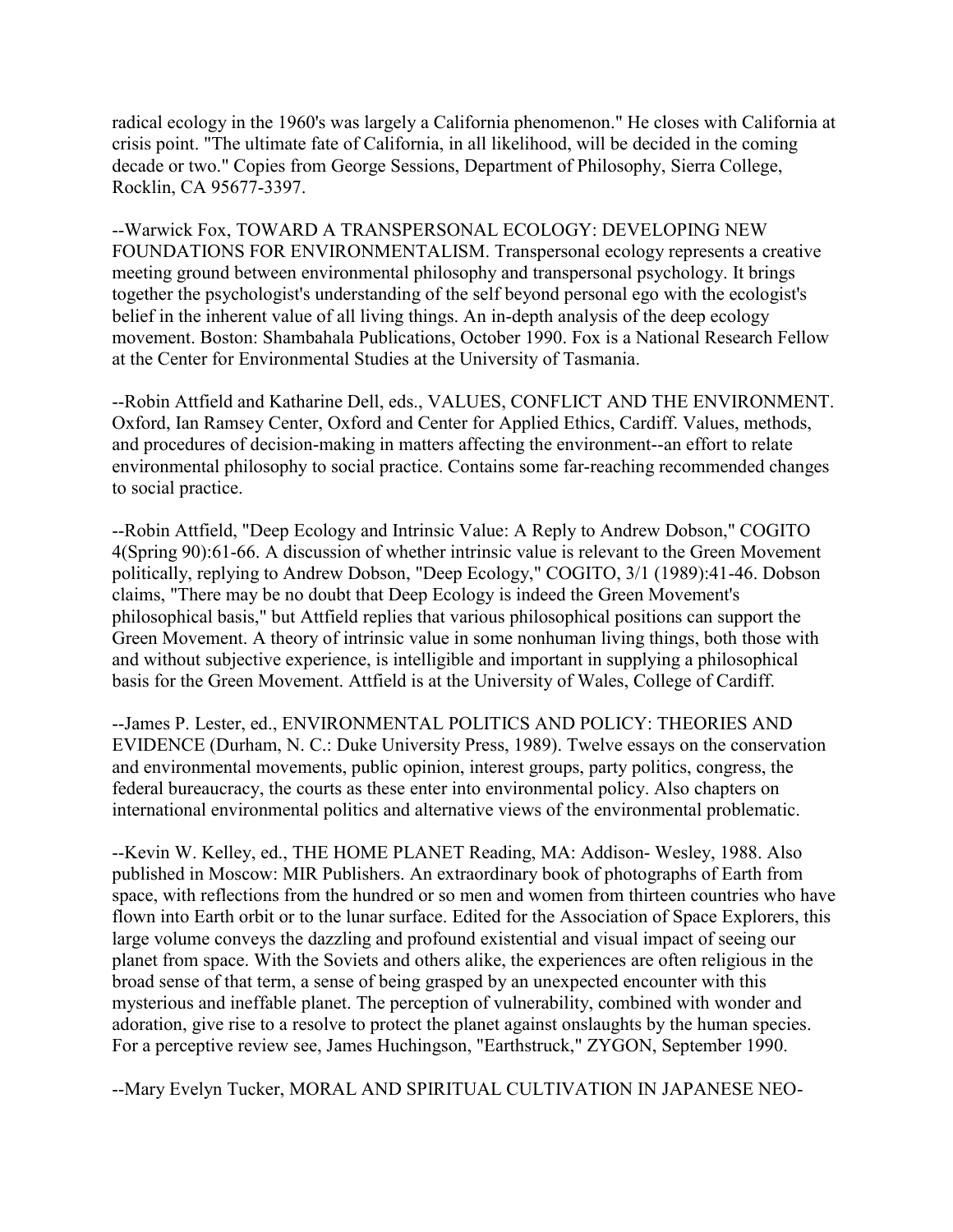CONFUCIANISM: THE LIFE AND THOUGHT OF KAIBARA EKKEN (1630- 1714) (Albany: SUNY Press, \$ 16.95 paper. A study that reflects the possible basis for an environmental ethics in Neo-Confucian thought. The author is in the Department of Religion at Bucknell University and is teaching a course on Religion and Ecology. She has a particular interest in religious attitudes towards nature in Buddhism, Confucianism, Taoism, and Shinto.

--Norman J. Vig and Michael E. Kraft, eds., ENVIRONMENTAL POLICY IN THE 1990S: TOWARD A NEW AGENDA. Washington, DC: CQ Press, 1990. A Division of Congressional Quarterly, Inc. (1414 22nd Street, N. W., Washington, DC 20037). Vig is at Carleton College; Kraft is at the University of Wisconsin, Green Bay. 17 articles. Sections: Environmental Policy and Politics in Transition; Public Policy Dilemmas; Toward a Global Environmental Policy; Ethics, Values, and the Future of Environmental Politics. Some sample titles: Geoffrey Wandesforde-Smith, "Moral Outrage and the Progress of Environmental Policy: What Do We Tell the Next Generation about How to Care for the Earth?"; Richard N. L. Andrews, "Risk Assessment: Regulation and Beyond"; "Daniel Mazmanian and David Morell, "The `NIMBY' Syndrome: Facility Siting and the Failure of Democratic Discourse."

--Joy Williams, "The Killing Game," ESQUIRE, October 1990, pp. 112-128. An ESQUIRE style diatribe against hunting. "Why the American hunter is blood-thirsty, piggish, and grossly incompetent." "Hunters kill for play, for the thrill of it." "Sport hunting is immoral. It should be made illegal. Hunters are persecutors who ought to be prosecuted." Williams cites and dislikes Rolston's position on hunting.

--Jane J. Mansbridge, ed. BEYOND SELF-INTEREST. Chicago: University of Chicago Press, 1990. A new study of the possibility of altruism and cooperation in public and private life, with implications for an enlightened environmental policy.

Some recent books available in Australia from Primavera Press, P. O. Box 575, Leichhardt 2040, Australia:

--Dorothy Green, ed., DESCENT OF SPIRIT: WRITINGS OF E. L. GRANT WATSON. Grant Watson (1885-1970) wrote on the natural history of Australia, especially the wonder and beauty of biological adaptations.

--PATRICK WHITE SPEAKS. The passionate public life of Australia's most acclaimed novelist and Nobel prize recipient, outspoken as a committed environmentalist.

--JUDGMENTS OF JUSTICE LIONEL MURPHY, edited by A. R. Blackshield et al. Sixty judgments from a controversial High Court Judge, including that on Franklin Dam.

--Roderick Frazier Nash, THE RIGHTS OF NATURE: A HISTORY OF ENVIRONMENTAL ETHICS. Here available in an Australian edition.

--Lynda L. Butler, "State Environmental Programs: A Study in Political Influence and Regulatory Failure." WILLIAM AND MARY LAW REVIEW, vol. 31, no. 4, Spring 1990.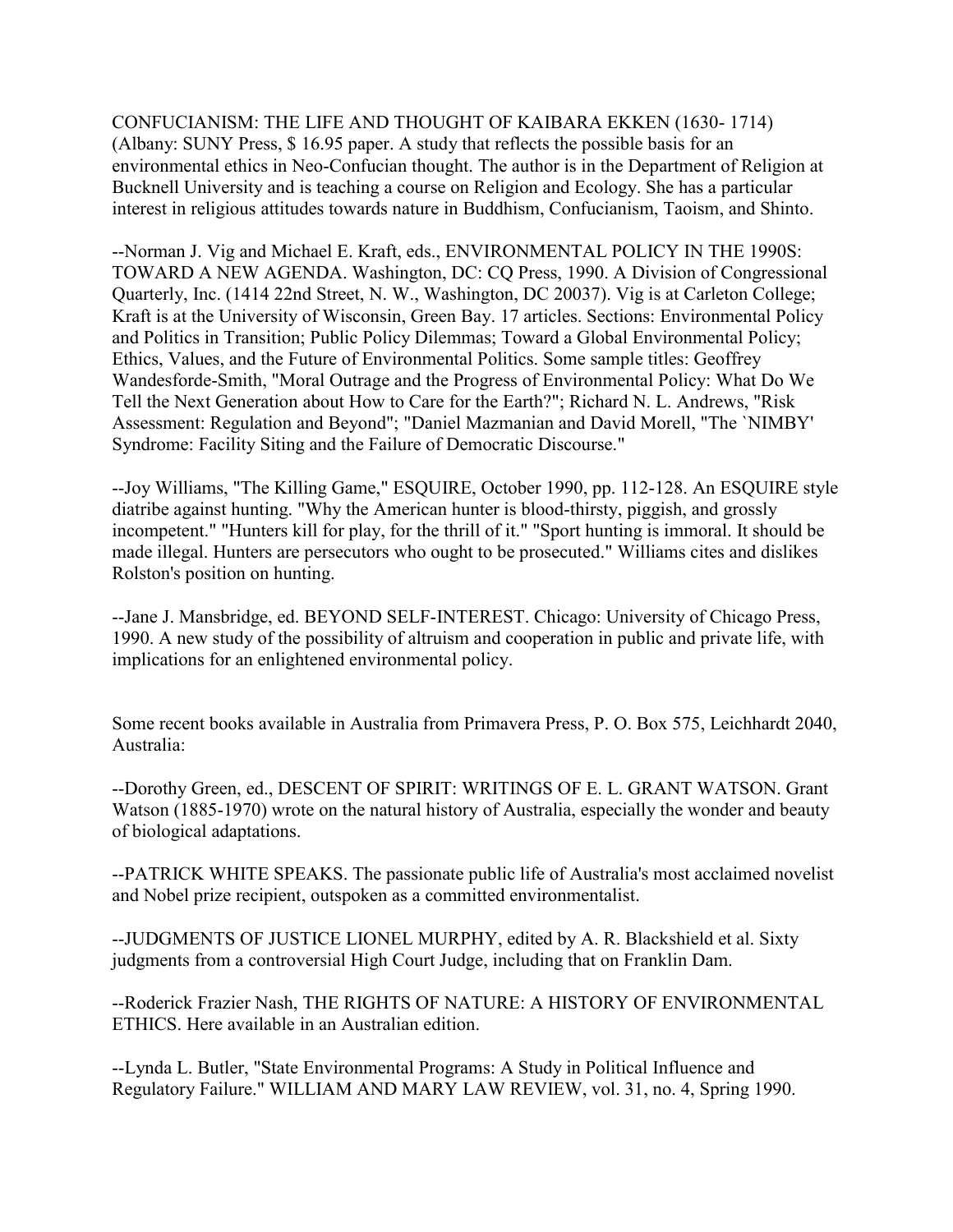Butler is at the School of Law, College of William and Mary.

--"Symposium: Eastern Water Law," VIRGINIA ENVIRONMENTAL LAW JOURNAL, vol. 9, no. 2, Spring 1990. Seven articles on the struggle to evolve Eastern water laws that protect the integrity of the environment.

--Charles F. Wilkinson, "Values and Western Water: A History of the Dominant Ideas," Western Water Policy Project, Discussion Series Paper No. 1, Natural Resources Law Center, University of Colorado, School of Law, Boulder, CO, 1990. The ten principal values associated with water and an inquiry how far water law supports these values. There are a half dozen other related papers in this series.

--Alistair Graham, EYELIDS OF MORNING: THE MINGLED DESTINIES OF CROCODILES AND MEN (San Francisco: Chronicle Books, 1990). The Nile crocodiles, a classic study, reissued after being long out of print. Originally published in 1973. \$ 24.95 in paper.

--Gary E. Varner, "Biological Functions and Biological Interests," SOUTHERN JOURNAL OF PHILOSOPHY 28 (Summer 1990): 251-271. Varner defends the empirical claim that plants have needs in some sense in which simple artifacts do not, and the normative claim that those needs qualify plants for direct moral consideration. Using the concept of a biological function, we can specify, in a nonarbitrary way, what is and is not in the "biological interests" of a plant, and we can say that plants have interests without implying that simple artifacts do. Certain inadequacies of the dominant mental state theory of individual welfare suggest that such "biological interests" are morally genuine interests, which qualify their possessor for direct moral consideration. Varner critiques and attempts to improve on work by Goodpaster, Taylor, and others, showing that these authors have not paid sufficient attention to the philosophy of biology and as a consequence none has as yet identified a genuine distinction consistent with contemporary philosophy of biology that allows us to attribute interests to a non-conscious organism without implying that simple artifacts do also. Varner is Visiting Assistant Professor in the Department of Philosophy at Texas A & M University.

--Ramachandra Guha, THE UNQUIET WOODS: ECOLOGICAL CHANGE AND PEASANT RESISTANCE IN THE HIMALAYA (Berkeley, University of California Press, 1990). \$ 29.95. A study of India's forests, its people, and its state. Guha focuses on a series of peasant movements against commercial forestry, up to and including the Chipko (hug the trees) movement. The author claims that Chipko, mistakenly characterized solely as an environmental movement, is above all a peasant struggle in defense of forest rights.

--Daniel Kemmis, COMMUNITY AND THE POLITICS OF PLACE. Norman, Oklahoma: University of Oklahoma Press, 1990. A former speaker of the Montana House of Representatives and presently the mayor of Missoula, Montana, argues that the American loss of capacity for public life parallels their loss of a sense of place. Highly recommended by Wes Jackson, Land Institute, Salina, Kansas.

--John C. Hendee, George H. Stankey, and Robert C. Lucas, WILDERNESS MANAGEMENT.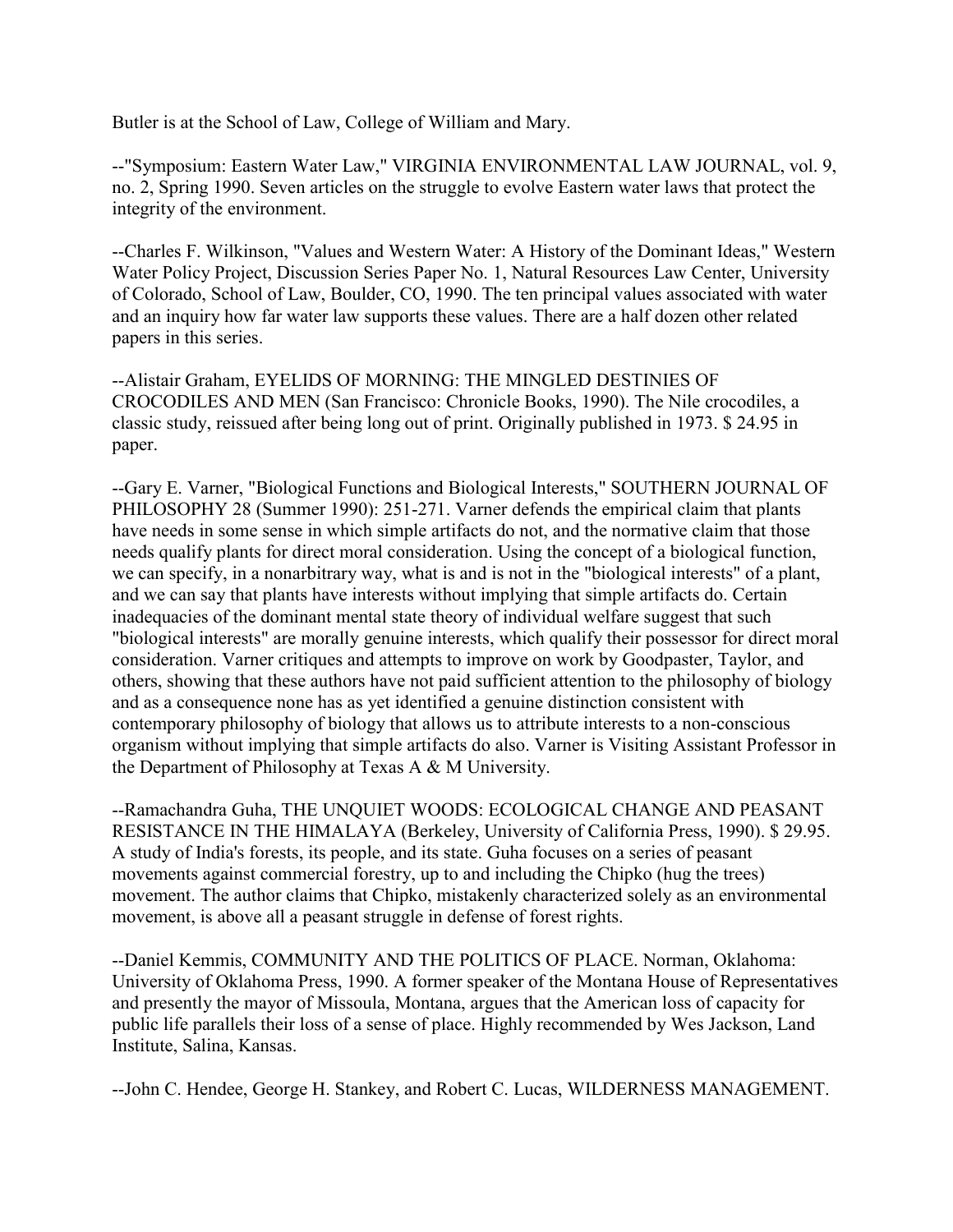2nd ed., 1990. An extensively revised edition of a work first published by the U. S. Forest Service in 1978. Republished by the International Wilderness Leadership Foundation. Address: 211 West Magnolia, Fort Collins, CO. \$ 40.00. 500 pages. This second edition insures that this work will remain the standard in the field. Among the new materials is a chapter on "International Concepts of Wilderness Preservation and Management." Six nations now have specific wilderness protection in something similar to the American sense: The United States, Canada, Zimbabwe, South Africa, Australia, and New Zealand, though almost all nations have some parks and preserved areas.

Among the most accessible of recent books and articles on what's at stake in the controversies over logging in the U. S. Pacific Northwest:

--Elliott A. Norse, ANCIENT FORESTS OF THE PACIFIC NORTHWEST Corvela CA: Island Press, 1990. \$ 19.95 paper. \$ 34.05 hardbound.

--Keith Ervin, FRAGILE MAJESTY: THE BATTLE FOR NORTH AMERICA'S LAST GREAT FOREST. Seattle, WA: The Mountaineers, 1989. \$ 14.95 paper.

--Catherine Caufield, "The Ancient Forests," NEW YORKER, May 14, 1990.

--"Owl vs. Man," TIME, June 25, 1990. "The timber industry says that saving this spotted owl will cost 30,000 jobs. It isn't that simple." "There is no way to avoid hard choices. The U. S. will have to recognize that no society can have it all at all times-- unfettered harvesting of natural resources, full employment and a healthy and rich environment. The soft hoot of the owl, an ancient symbol of wisdom and foresight, beckons us to resolve both its future and our own." -- Daniel Doak, "Spotted Owls and Old Growth Forest Logging in the Pacific Northwest," CONSERVATION BIOLOGY 3(4) (1989):389-396.

--USDA Forest Service, FINAL SUPPLEMENT TO THE ENVIRONMENTAL IMPACT STATEMENT FOR AN AMENDMENT TO THE PACIFIC NORTHWEST REGIONAL GUIDE, vols 1, 2. USDA Forest Service, Portland, Oregon, 1988.

Some recent IUCN and WRI materials are: (Also see notice of the two year program of research and consultation above).

--Jeffrey A. McNeeley, Kenton R. Miller, W. V. Reid, R. A. Mittermeier, T. B. Werner, CONSERVING THE WORLD'S BIOLOGICAL DIVERSITY. 1990. Available for \$ US 18.00, including postage, from IUCN Publications, 1196 Gland, Switzerland; World Resources Institute, P. O. Box 4852 Hamden Station, Baltimore, MD 21211; or World Bank Publications, P. O. Box 7247-8619, Philadelphia, PA 19170-8619.

--Walter V. Reid and Kenton Miller, KEEPING OPTIONS ALIVE: THE SCIENTIFIC BASIS FOR CONSERVING BIODIVERSITY. 1990. World Resources Institute, see above.

--CARING FOR THE WORLD: A STRATEGY FOR SUSTAINABILITY. This is the new title for the successor to the World Conservation Strategy, now released in a June 1990 draft.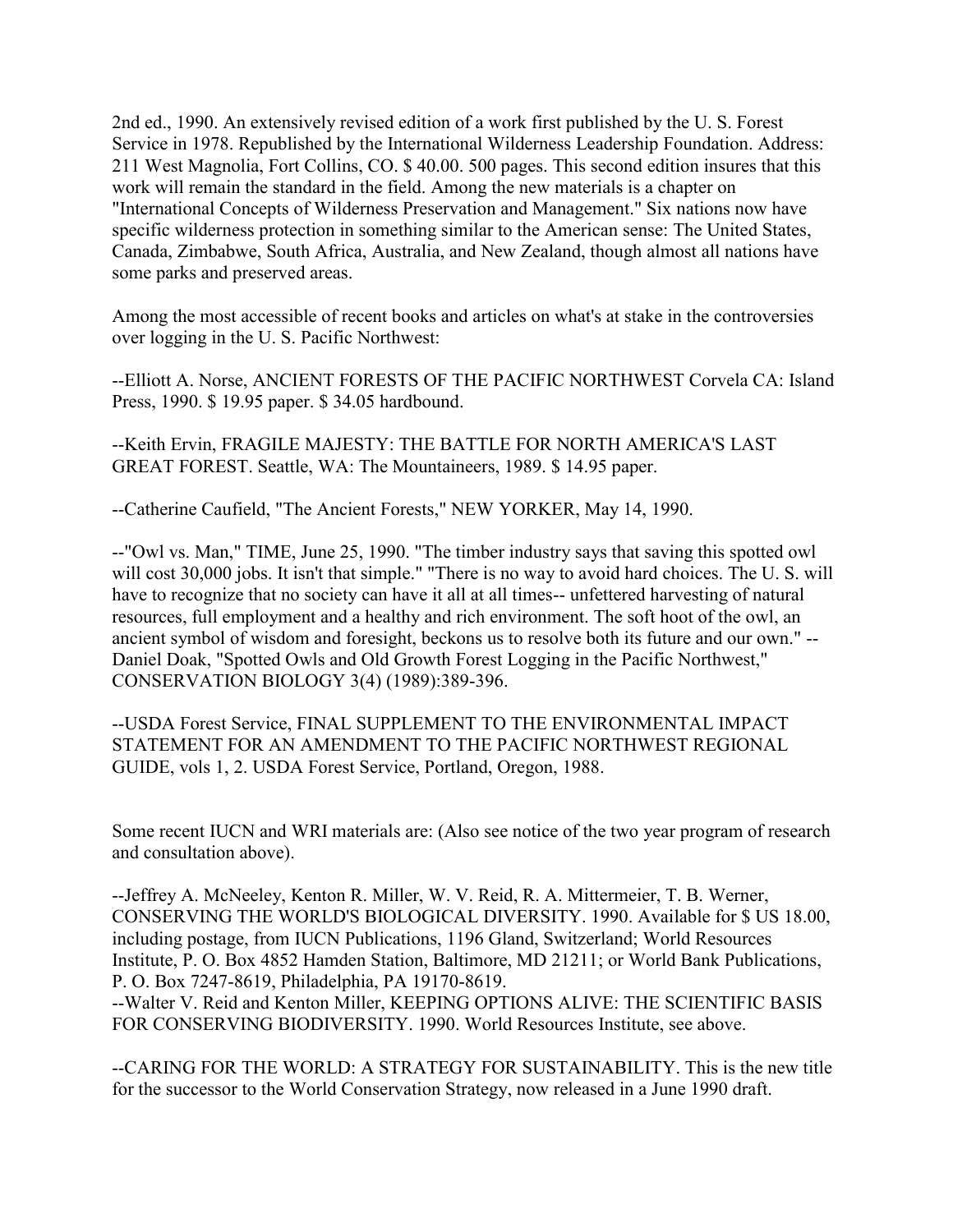Avilable from World Conservation Center, Avenue du Mont Blanc, CH-1196 Gland, Switzerland.

--UNIVERSITY OF ILLINOIS LAW REVIEW, vol. 1986, no. 2, is a symposium, STEWARDSHIP OF LAND AND NATURAL RESOURCES, with 14 articles, all relevant to environmental ethics. The three main areas are philosophy of resource control, distribution of water rights, and land and urban growth. Some representative articles: --Charles E. Little, "Has the Land Ethic Failed in America? An Essay on the Legacy of Aldo Leopold" --Lynda L. Butler, "Defining a Water Ethic Through Comprehensive Reform: A Suggested Framework for Analysis"

--Eric T. Freyfogle, "Water Justice" James M. Caragher, "The Wilderness Ethic of Justice William O. Douglas"

--Lynton Keith Caldwell, "Land and the Law: Problems in Legal Philosophy" The issue is available for \$ 7.00 from the College of Law, 76 Law Building, 504 East Pennsylvania Ave., Champaign, IL 61820.

--Aldo Leopold, THE RIVER OF THE MOTHER OF GOD, AND OTHER ESSAYS BY ALDO LEOPOLD. Susan L. Flader and J. Baird Callicott have edited this collection of 59 unpublished and obscurely published pieces by Leopold, many from the Leopold archives at the University of Wisconsin. Madison: University of Wisconsin Press, forthcoming 1991.

--James Rachels, CREATED FROM ANIMALS: THE MORAL IMPLICATIONS OF DARWINISM. New York: Oxford University Press, 1990. \$ 19.95. Rachels enlists Darwin in the animal rights movement. Darwin opposed the use of steel traps against vermin and could become enraged at someone abusing a horse. He disliked vivisection. More importantly, Darwin narrowed the discontinuity between humans and animals, showed our kinship with animal life both in origins and biological character. This perhaps devalues human life from the classical concepts of human dignity, but it also elevates the worth of animal life. Rachels is professor of philosophy, University of Alabama at Birmingham.

--"Where the Sky Stays Dark," TIME, May 28, 1990. The lifting of the Iron Curtain reveals the planet's most polluted region. Central Europe especially is an environmental disaster, with substantial percentages of the population afflicted with environmental diseases.

--"A Sizzling Scientific Debate," TIME, April 30, 1990. Skeptics say evidence for the greenhouse effect is not so hot. But many scientists counter that failure to curb CO2 emissions amounts to a dangerous experiment with the atmosphere.

--Holmes Rolston, III, "Property Rights and Endangered Species," UNIVERSITY OF COLORADO LAW REVIEW 61(1990):283-306. Rolston examines especially endangered plant species on private property and claims that property ownership is an imperfect right and does not include the right to jeopardize endangered species, a constraint consistent with the Endangered Species Act. Nor do landowners whose expectations of development are so constrained have any claim to compensation under the "just takings" clause of the Fifth Amendment of the U. S.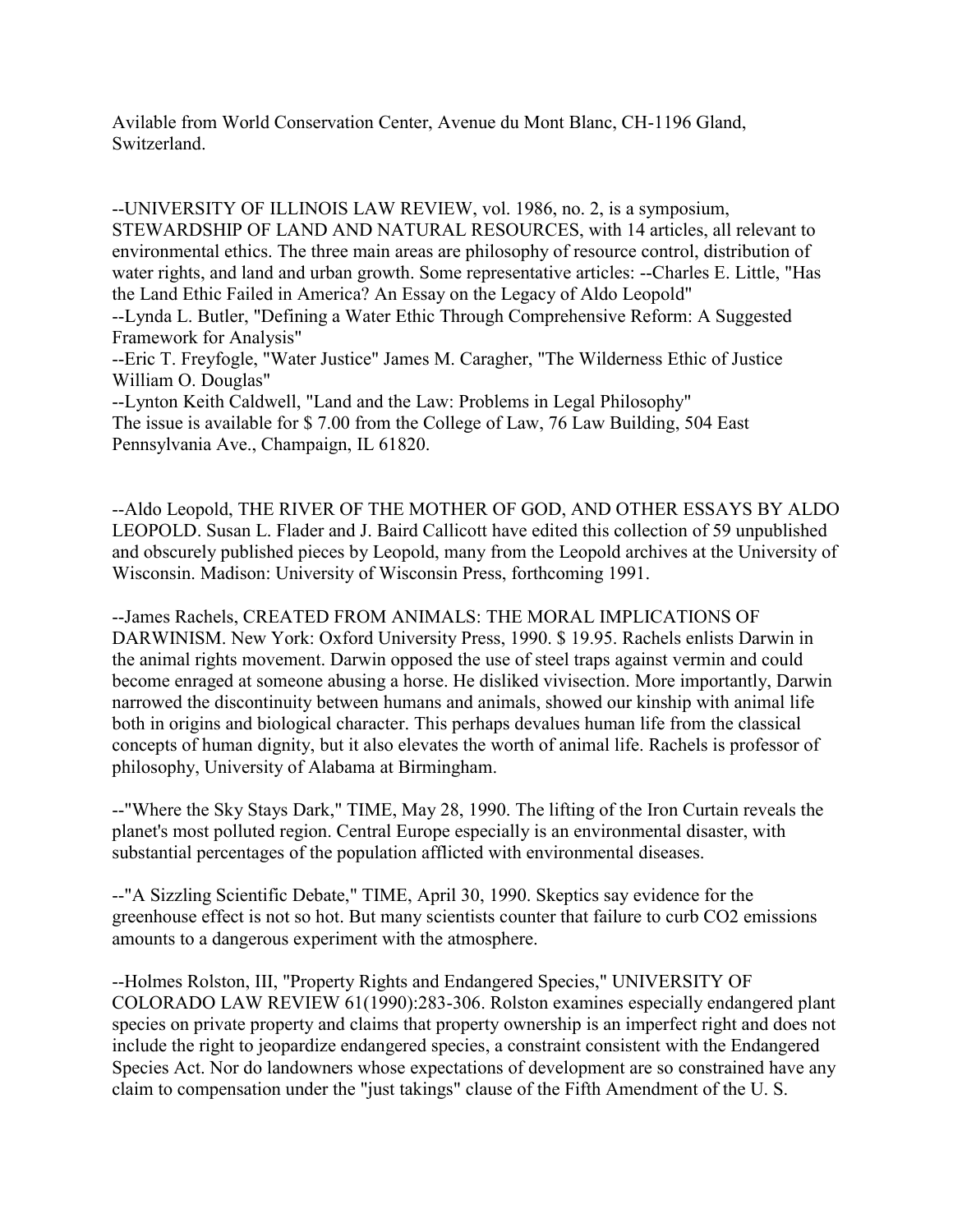Constitution. Rather, they are precluded from doing harm in the tradition of police power. Protecting such species from harm involves a development of law with an appropriate respect for natural history. Copies on request from Holmes Rolston.

--Luna B. Leopold, "Ethos, Equity, and the Water Resource," ENVIRONMENT, March 1990, pp.16-20, 37-42. An address given February 15, 1990, the Abel Wolman Distinguished Lecture, sponsored by the Water Science and Technology Board of the U. S. National Academy of Sciences, in Washington. "The proliferation of public agencies dealing with water has led to a dissassociation of their policies, their procedures, and their outlook from the operational health of the hydrologic system." "It is deplorable that the government agency most responsible for managing water in water-short regions continues to be so insensistive to the hydrologic continuum and to equity among claimants." "The resource establishment, especially in the field of water, is stuck on the shoals of special interests, a lack of long-term perspective, and a shortage of public-minded leadership."

--Donald Worster, "The Ecology of Order and Chaos," ENVIRONMENTAL HISTORY REVIEW 14(1990):1-18. Classical ecology had much order, equilibrium, harmony, and it was possible to admire such nature, respect it, and form a policy of integrating society with such nature. But recent ecology has seen much disorder, disturbance, perturbation, chaos in natural systems, leaving the puzzling question whether such nature is worthy of respect and preservation. The tendency to see more chaos in ecosystems is part of a larger trend in other sciences--physics, astronomy, chemistry, climatology, mathematics--an interdisciplinary science of chaos. Nature at the system level is often unpredictable, either in principle or too complex to be modeled. But this new tendency to see disorder may not just be discovering objective facts about nature; it may be a projection onto nature of a "post- modernist" ideology about society, believing that societies too are fundamentally erratic.

--J. Baird Callicott, "Genesis Revisited: Murian Musing on the Lynn White, Jr., Debate," ENVIRONMENTAL HISTORY REVIEW 14(1990):65-90. The roots of the ecological crisis are as Greek as they are Hebrew. John Muir read Genesis with neither the despotic (subdue and conquer) nor the stewardship model, but rather with an ecocentric-bioegalitarian model. This is not the perspective of the first creation story (the P-account), but it is the perspective of the second creation story (the J-account). Though second in the biblical text, this is the earlier Hebrew account, an atavistic account that sees anthropocentrism as the original sin. Muir's own lifestyle was of this kind. Persons in contemporary society, however, since they have fallen into this anthropocentrism, cannot realistically undertake such a primitive return to nature. But they can perhaps reach a Self-realization, an ecological self (in the sense advocated by Naess) that does transcend anthropocentrism.

--Murray Bookchin, REMAKING SOCIETY: PATHWAYS TO A GREEN FUTURE. (Boston: South End Press, 1990. 204 pages. \$ 10 paper. Social ecologist Murray Bookchin explores the origins of the humans-over- nature hierarchy to find it originates in dominance hierarchies within human societies. These go back to the ascendance of elders in early human society and the dominance of warrior males over other men and nearly all women. It continues in the dominance of nation-states and multi-national corporations. Such hierarchies warp the creative powers of humanity in the service of power rather than of life. Bookchin's ideal is a rational, ecologically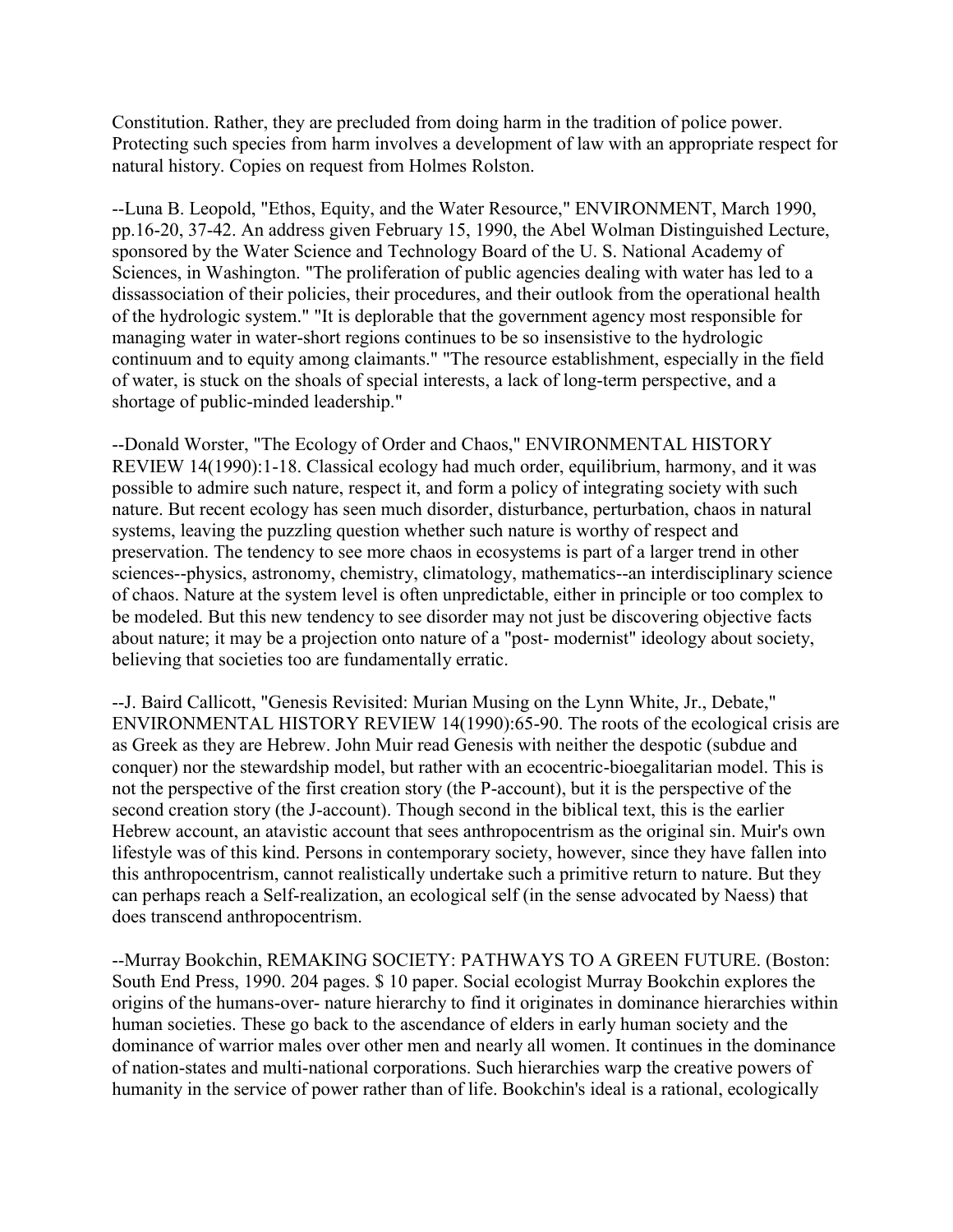oriented society using its cultural achievements for its own benefit and for that of the natural world. Bookchin dislikes the atavistic mystical tendencies he sees emerging in ecofeminists, deep ecologists, and some members of Green political parties. Bookchin is director emeritus of the Institute for Social Ecology in Vermont.

--Ray Gambell, "Whaling: A Christian Perspective," SCIENCE AND CHRISTIAN BELIEF 2(no. 1, April 1990):15-24. Dr. Ray Gambell is the Secretary of the International Whaling Commission and has been involved with the biology and management of whales since 1963. Whaling has a long history of depleting successive stocks and the whale has become the symbol of our mishandling of environmental matters in general. The biblical foundation for the human dominion of nature should be the source of a sound conservation ethic. It implies responsible stewardship, including the taking of no more than sustainable harvests. In the case of whales this has not happened, through ignorance and greed. The problem of humane killing of animals is highlighted, and whalers ought to cause death within a few minutes. The question of whether or not whales are intelligent is left open, but they are not made in the image of God, and are not, therefore, the equals of humans. Certain Arctic communities are dependent on whales with no reasonable alternatives available. Gambell is sensitive to the issue of whether humans ought to kill whales at all, but disagrees with Tom Regan's claim that whales have a right to life.

--ANNALS OF EARTH is a periodical published by the Center for the Protection and Restoration of Waters at Ocean Arks International and the Lindisfarne Association. Ocean Arks was incorporated in 1982 to disseminate the ideas and practice of ecological sustainability throughout the world. It has recently established a Center for the Protection and Restoration of Waters. Lindisfarne, founded in 1972, is an association of individuals and groups dedicated to fostering the emergence of a new global culture. Their objective is to "restore the land, protect the seas, and inform the Earth's stewards." ANNALS OF EARTH can be obtained for a contribution of \$ 15.00 annually. Address: One Locust Street, Falmouth, MA 02540. John Todd is president of Ocean Arks International and Nancy Jack Todd is vice-president and editor of ANNALS.

--Rex Ambler, GLOBAL THEOLOGY: THE MEANING OF FAITH IN THE PRESENT WORLD CRISIS (Philadelphia: Trinity, 1990). 90 pp. paper. Pollution, depletion of natural resources, and the continuing threat of nuclear war illustrate the fragility of our planet. They also fuel a spiritual crisis. Ambler points the way toward a responsible faith that does not take tragedy as the last word.

--Eric T. Freyfogle, "The Land Ethic and Pilgrim Leopold," UNIVERSITY OF COLORADO LAW REVIEW 61(1990):217-256. An examination of whether and how far the Leopold land ethic can be incorporated into natural resource law. Freyfogle is professor of law, University of Illinois.

--David J. Rapport, "What Constitutes Ecosystem Health?" PERSPECTIVES IN BIOLOGY AND MEDICINE 33(1) (1989):120-132. There are analogies and disanalogies between human health and ecosystem health. Three measures of ecosystem health are: the identification of critical characteristics or vital signs, measures of the counteractive capacity to handle stress loadings, risk factors from certain anthropogenic stresses. Naturally healthy ecosystems can be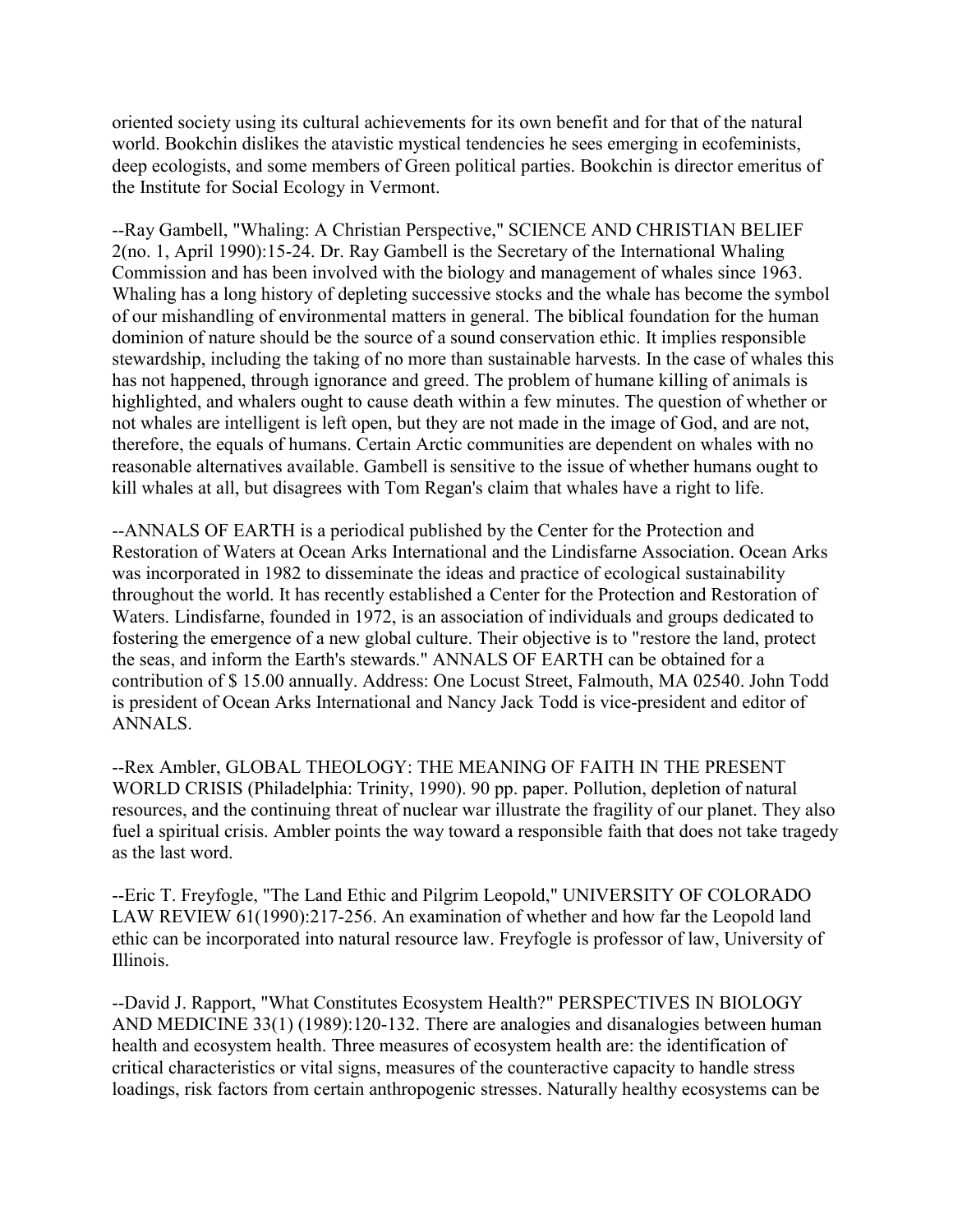more periodic or fluctuate more widely than sometimes thought. What counts as a healthy managed ecosystem, including an agro-ecosystem? A useful article, reasonably short, and readable by students.

--Frederick W. Boal and David N. Livingstone, eds., THE BEHAVIOURAL ENVIRONMENT: ESSAYS IN REFLECTION, APPLICATION, AND RE-EVALUATION. London and New York: Routledge, 1989. Hardbound, 337 pages. Humans behave in their world according to the way they perceive it to be, and this is not always, perhaps not often, the way the world really is. "Decision-makers operating in an environment base their decisions on the environment as they perceive it, not as it is. The action resulting from their decision, on the other hand, is played out in a real environment" (p. 9). These "filtered worlds" (p. 290) are what the late William Kirk, longtime geographer at the Queen's University of Belfast called "the behavioral environment," and two of his colleagues have edited this collection of sixteen essays evaluating that idea. Kirk held that "the behavioral environment" specified the essence of geography and provided it with a unifying model. Geography arises where humans perceive natural systems, and that subjective gestalt, "the behavioral environment," shapes human actions in their worlds, with the real "phenomenal world" responding sometimes more sometimes less than as perceived. The authors here offer sophisticated appraisals of how this model has fared over the last forty years. Perception is important, but is it the essential concept of geography? Somehow, the entwined destinies of nature and culture does seem to be the domain of geography, which could make it a quite relevant science blending the subjective in human perception with the objective in landscapes.

--Nigel Dower, ed., ETHICS AND ENVIRONMENTAL RESPONSIBLITY (London:Gower Publishing Co., Avebury Imprint, 1989, Pounds 32.00; available in U.S. from Gower Publishing Co., Old Post Road, Brookfield, VT 05036, 160 pages for the modest price of \$ 58.95!). Contents: What is environmental ethics?; The metaphysics of environmentalism; Do future generations matter?; Animal rights and human wrongs; Democracy and environmental change; After Chernobyl: the ethics of risk-taking; Bibliography. Nigel Dower is Lecturer in Philosophy at the University of Aberdeen.

--Joel Jay Kassiola, THE DEATH OF INDUSTRIAL CIVILIZATION: THE LIMITS TO ECONOMIC GROWTH AND THE REPOLITICIZATION OF AN ADVANCED INDUSTRIAL SOCIETY (Albany: State University of New York Press, 1990). \$ 19.95 paper; \$ 59.50 hardback. The contemporary ecological crisis within industrial society is caused by the values inherent in unlimited economic growth and competitive materialism. The limits-to-growth critique of industrial civilization is the most effective stance against an otherwise dominant and invincible social order. A prescription of the social changes that must be implemented to transform industrial society into a sustainable and more satisfying society. Kassiola is professor of political science at Brooklyn College.

--Andrew Revkin, THE BURNING SEASON: THE MURDER OF CHICO MENDES AND THE FIGHT FOR THE AMAZON RAIN FOREST (Houghton Mifflin, 1990, \$ 19.95). Chico Mendes was a Brazilian frontier union leader, an organizer of a national federation of wild rubber tappers in the state of Acre. He came to the United States and England to promote the conservation of the forests, which the rubber tappers wish to maintain as "extractive reserves," a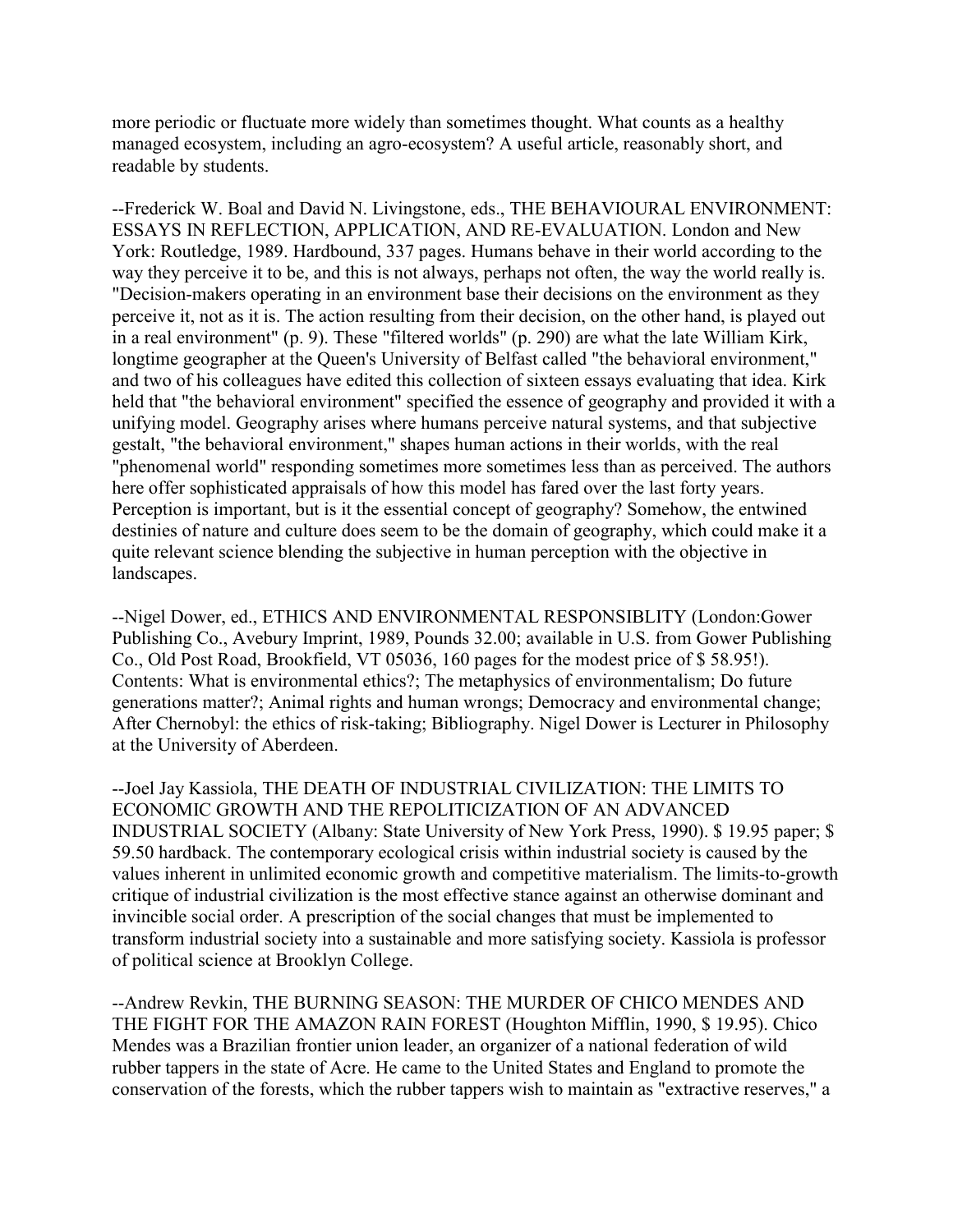battle fought against land speculators who were burning down immense stretches of forest. The wild rubber trees grow scattered in the primary forest, but this requires 700 acres to obtain an amount of latex that can be gotten from a single acre of planted rubber, especially from planted Asian rubber. Mr. Mendes was murdered in December 1988, one of several hundred activists killed in Brazil that year. Subsequently there has been much interest in him as a martyr for both the cause of the poor and environmental conservation.

## **Videotapes and media**

THE LAST ELEPHANT is the Audubon Society's first conservation feature film moving from the documentary format to that of an action/adventure love story and a searing indictment of the poaching that threatens to wipe out the African elephant by the end of the century. This is playing several times this fall on Superstation TBS.

PROBLEM CHILD a problem movie. The Universal Pictures release, PROBLEM CHILD, starring John Ritter, is about a couple who adopt a child, only to find that he is sadistic and destructive. The boy's excesses of violence and cruelty constitute the comedy of two ensuing hours and feature prominently the repeated abuse of a cat. The TV teasers for the film show the cat being put in the dryer, being thrown, and walking with broken legs in casts. Some fear that children who see the movie will form the impression of adults laughing at the spectacle of a sociopathic child torturing the family cat. In Defense of Animals is organizing a boycott of the film.

RACE TO SAVE THE PLANET. Ten one-hour programs for fall 1990 prime-time U. S. television are scheduled, with the first program shown on October 4. With an anticipated audience of 12 million viewers for each of the programs, this is one of the most ambitious public education efforts on the environment. The programs are:

- 1. The Environmental Revolution October 4
- 2. Only One Atmosphere October 11
- 3. Do We Really Want to Live This Way? October 18
- 4. In the Name of Progress October 26
- 5. Remnants of Eden November 1
- 6. More for Less November 8
- 7. Save the Earth--Feed the World November 15
- 8. Waste Not, Want Not November 22
- 9. It Needs Political Decisions November 29
- 10. Now or Never December 6

Some PBS stations will be using another format, the "showcase format," and will air all ten programs prime time, two per night, October 7-11, and then also show the ten as scheduled above but not prime time. Produced for PBS by WGBH Science Unit and others in the U.S., Australia, India, and Europe, with support from a number of prominent foundations. A 13-week college level course is geared to the series, with two textbooks, and 100,000 high school teachers have received a teacher's guide. Contact Anne Blackburn, Outreach Coordinator, RACE TO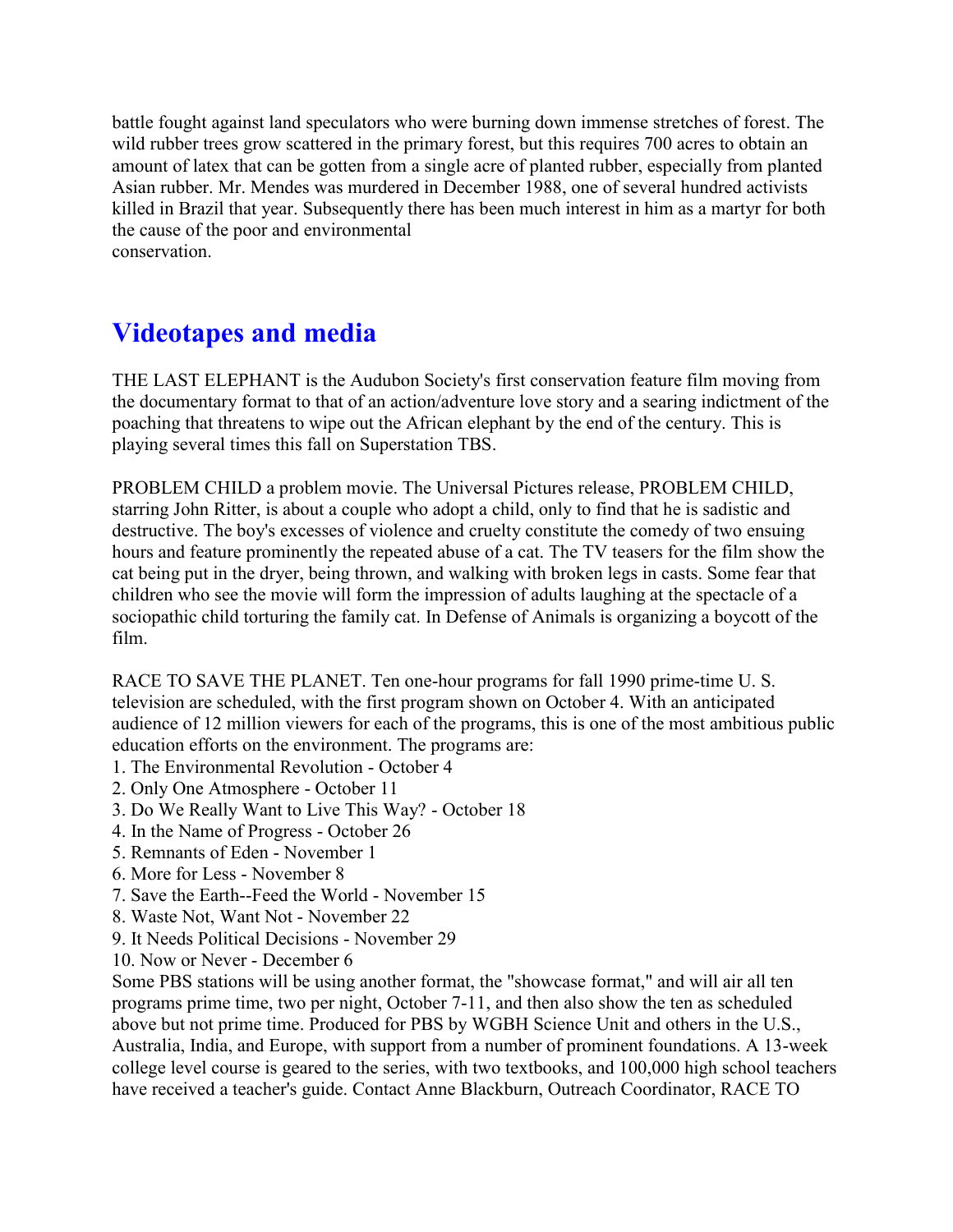SAVE THE PLANET, WGBH Educational Foundation, 125 Western Avenue, Boston, MA 02134. Phone 617/492-2777, extension 4374.

UNNECESSARY FUSS vividly documents the abuse of primates in head injury experiments conducted at the University of Pennsylvania. It was produced with rare footage taken by the researchers themselves and subsequenty taken from the laboratories without permission. Difficult to watch at times and leaves little doubt that animal experiments need to be carefully monitored. Dr. James Wyngaarden, Director of the National Institutes of Health, defended the Head Injury Clinic as "one of the best in the world," and the clinic was endorsed as being humane by other authorities, who dismissed protests as "unnecessary fuss," but the videotaped scenes make mockery of these defenses. Experiments at the clinic, which were funded by one million dollars annually of taxpayer money, were later terminated by the Secretary of the U. S. Department of Health and Human Services, partly on the evidence of these tapes. Running time 28 minutes. For sale for \$ 18.00 from People for the Ethical Treatment of Animals, P. O. Box 42515, Washington, DC 20015. Phones 202/726-0156, 202/770-7444.

#### **Issues**

World Championship Prairie Dog Shoot. Sharpshooters killed 2,956 prairie dogs in two days, July 14-15, in a prize-shooting contest, a shot in the arm to a small town Western Colorado community. Each of the 109 contestant hunters was allowed 50 rounds, and the winner was a local rancher, Earl Reams, who killed 47. High-tech shooting aids were often used, though many of the shots were not clean kills. Many had protested the contest as inappropriate, including the state governor and spokespersons from the Colorado Division of Wildlife, though the Commission on Wildlife declined to stop the event. About two dozen animal rights (fewer than expected) picketed the event. "The issue here isn't prairie dog rights. It is people's rights," declared Shari Fraker, complaining that the protestors were trying to deny hunters their constitutional rights. The small town mayor, John Vanderpool, received three separate death threats and wore a .38 revolver and a bulletproof vest at the ceremonies. Said George Nyfeler, regional field representative of the National Rifle Association, "What we see here is not a difference of opinion, but hate against hunters who are acting responsibly in the sporting use of firearms." A frequent complaint was that urban people had no business telling rural people how they ought to live. Media coverage of the much-publicized event included the LOS ANGELES TIMES, PHILADELPHIA INQUIRER, National Public Radio, CBS, NBC, and PEOPLE MAGAZINE. The event was billed as a sporting event, but later justifications claimed a threatened infestation of local ranches with prairie dogs, with the simultaneous claim that the shooting did not really affect the local population of prairie dogs significantly. See ISEE Newsletter, Summer 1990, and story in the DENVER POST, July 16, 1990.

The Greening of the U. S. Army. On June 28, Senator Sam Nunn (Democrat from Georgia), Chairman of the Senate Armed Services Committee, announced a proposal to shift substantial U.S. military and intelligence resources to address rapidly growing environmental problems. After long resisting the implications of the cold war's end for military operations, the defense establishment has begun to consider redeploying its resources to counter a more ominous threat than the Russians, the death of the planet itself. Military forces are considered ideal for rescue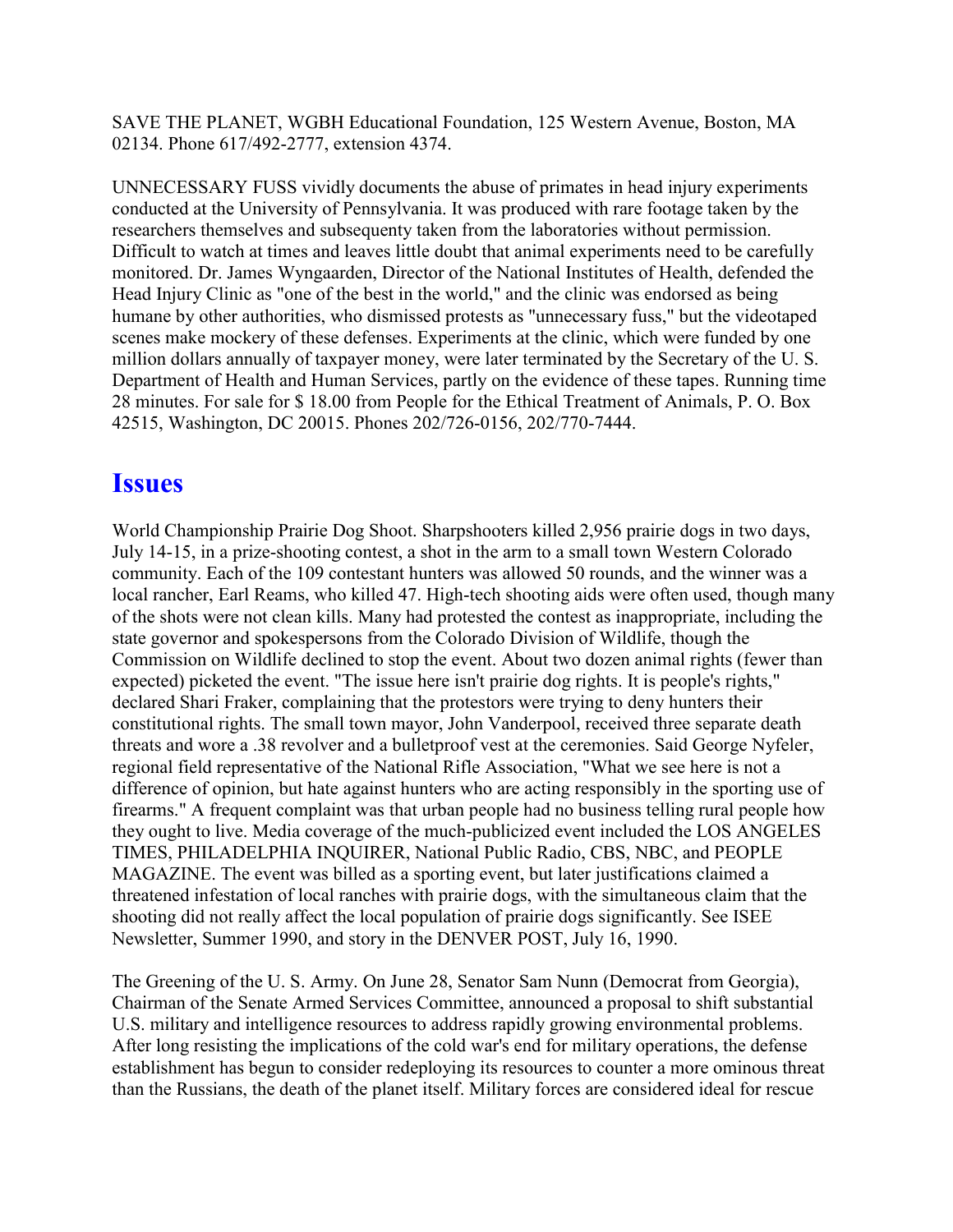efforts after natural disasters resulting from flooding and storms, also for cleanup after oil spills, for restoration projects requiring much manual labor. U. S. intelligence and the widely deployed marine fleet and air transport systems are proposed for data gathering and research on global warming, climatic change, and other global trends. See story by Mark Sommer in CHRISTIAN SCIENCE MONITOR, July 25, 1990, p. 18.

A proposal to mine titanium, zircon, and rutile from dunes on the eastern shores of Lake St. Lucia in South Africa has sparked the largest outcry ever faced in that country. More than a quarter of a million South Africans have signed petitions opposing the dune- mining. Lake St. Lucia and its surroundings form the largest estuarine ecosystem on the African continent and constitute one of its richest wildlife reserves. A complex mosaic of coastal sand dunes, forested sandhills, grasslands, thorn thickets, marshes, lakes, and ocean coast create a habitat abounding with large populations of hippopotamus, crocodiles, white pelicans, pink- backed pelicans, and over 350 other species of birds.

Extinction of ciclids in Lake Victoria. Lake Victoria in central Africa, the second largest freshwater lake in the world, is home to 250-300 species of ciclids, 99 percent of which are endemic to that lake. The native fauna ranged from a few inches to a foot in length. The Nile perch, which averages four feet in length and weighs up to 400 pounds, was introduced by British colonial officials primarily as a sport fish. Since the late 1970's the perch population has boomed and decimated the ciclid population. There is a current effort to rescue ciclids and keep them in aquaria elsewhere. The native fish were the primary source of protein for 8 million people, but the natives are largely unable to catch and use the Nile perch, which requires commercial fishing equipment unavailable to them. Story by Laurie Ann Peach, CHRISTIAN SCIENCE MONITOR, July 20, 1990.

Mikhail Gorbachev on environmental policy and ethics. "The ecological imperative has powerfully entered the politics of states and the people's everyday life. ... Humanity is part of the biosphere, and it--the biosphere--is a single whole." "I have to admit that it is only recently that the entire and vital significance of the ecological problem has been realized in the Soviet Union at the level of policy. ... Perestroyka, having changed the actual philosophical approaches to the problems of social development, also has radically changed our views on ecology." "The greening of politics is an affirmation of the priority of values common to humanity ... it is the return to mankind of his awareness of himself as part of nature. The moral improvement of society is impossible without this. We have already embarked upon the fundamental restructuring of the whole matter of environmental protection within the country. ... There lies a huge amount of work ahead to harmonize the relationship between man and nature." Gorbachev also called for drawing up an "international code of ecological ethics" at the UN Conference in Brazil in 1992. Address, January 20, 1990, to the Global Forum on Environmental Protection and Development for Survival, Moscow. The text is in WORLDWIDE ISSUES, January 22, 1990, pp. 4-8.

Bald eagles are recovering well in all regions of the United States except the Southeast where recovery is disappointing. Over the last quarter century the number of nesting pairs in the lower 48 states has climbed from about 600-700 to 2,600. Also there is continuing concern about maintaining habitat. A proposal by the U. S. Fish and Wildlife Service to reclassify its status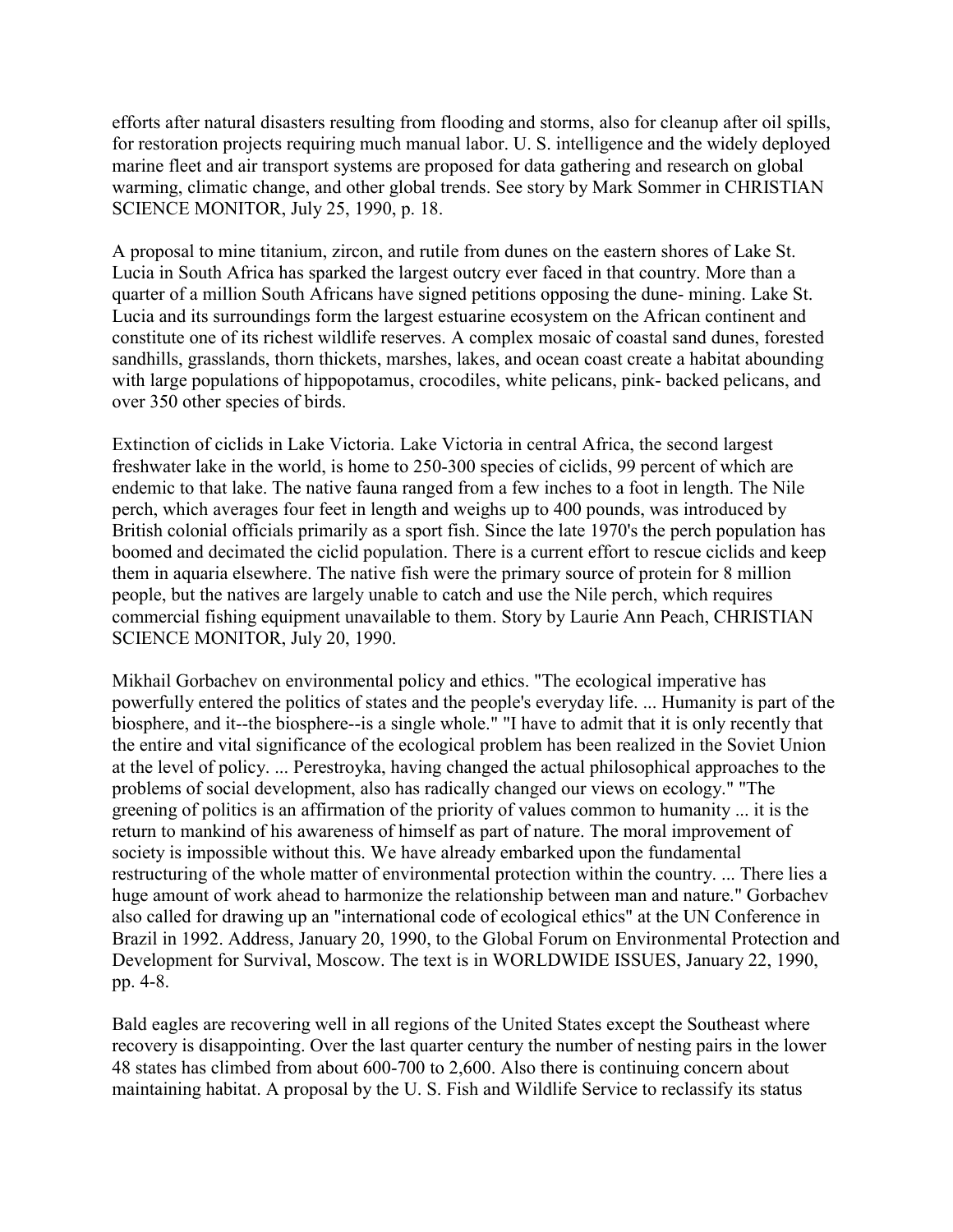from endangered to threatened may be released this fall.

Stop Junk Mail! Americans receive almost 2 million tons of junk mail every year. To stop your name from being sold to most large mailing list companies, write to Mail Preference Service, Direct Marketing Association, 11 West 42nd Street, P. O. Box 3861, New York, NY 10163- 3861. This will reduce your junk mail by 75%.

The Wisconsin state legislature and Governor Tommy Thompson have enacted a bill that will ban many materials from Wisconsin landfills by 1995. No lead acid batteries, yard waste, cardboard, polystyrene, magazines, newspapers, office paper, tires, or containers made of glass, aluminum, steel, or plastic! The state will also be helping to finance local recycling programs, although the funds will come from a controversial tax on businesses' gross receipts.

On 3 July, an appeals court in Washington, DC, turned down a last- ditch attempt by animal activists to forestall final scientific experiments--which are to be followed by euthanasia--on three of the remaining six "Silver Spring monkeys." The condition of the elderly primates, whose arms were denervated for experiments a decade ago, has deteriorated badly and veterinarians say they should be euthanized. The monkeys are at the Delta Regional Primate Center in Louisiana. Brain wave tests on one monkey, performed before he was euthanized early this year, showed a far greater degree of cortical reorganization following the nerve damage than had been anticipated. The custody of these monkeys has been the cause of ongoing battles between animal activists and health authorities since 1981 when police seized the animals from the Silver Spring, Maryland, laboratory of researcher Edward Taub.

U. S. Fish and Wildlife has formally declared that the northern spotted owl (STRIX OCCIDENTALIS CAURINA) is a threatened species and that continued cutting of old-growth forests at present rates is placing the species in jeopardy. Section 7 of the Endangered Species Act prohibits federal agencies from doing this, and most of the cutting is on national forests. The Fish and Wildlife study estimates that logging in 17 national forests in Washington, Oregon, and Northern California must be reduced by at least 50 percent. This would be one of the biggest land protection measures ever for a single species. According to a federal estimate this could cost up to 28,000 timber jobs in the next ten years. At the same time the economy in the Northwest is adding more than 120,000 jobs each year, and logging accounts for only 2 percent of employment in Washington and 6 percent in Oregon. The logging industry in recent years has had record harvests, record profits, and record exports, although many jobs have been lost due to automation.

About 25 percent of all trees cut in the Northwest last year were shipped overseas; these logs come from private or state lands. Exports are already outlawed from federal forests and a bill that prohibits log exports from state lands is in the final phases of consideration in Congress and is expected to pass. Up to 90 percent of the old growth of the Pacific Northwest has already been cut, and these jobs would be lost in twenty years even without the owl. About 3,000 pairs of owls remain. For books and articles on the subject, see earlier.

Although the spotted owl is now under the protection of the Endangered Species Act, this does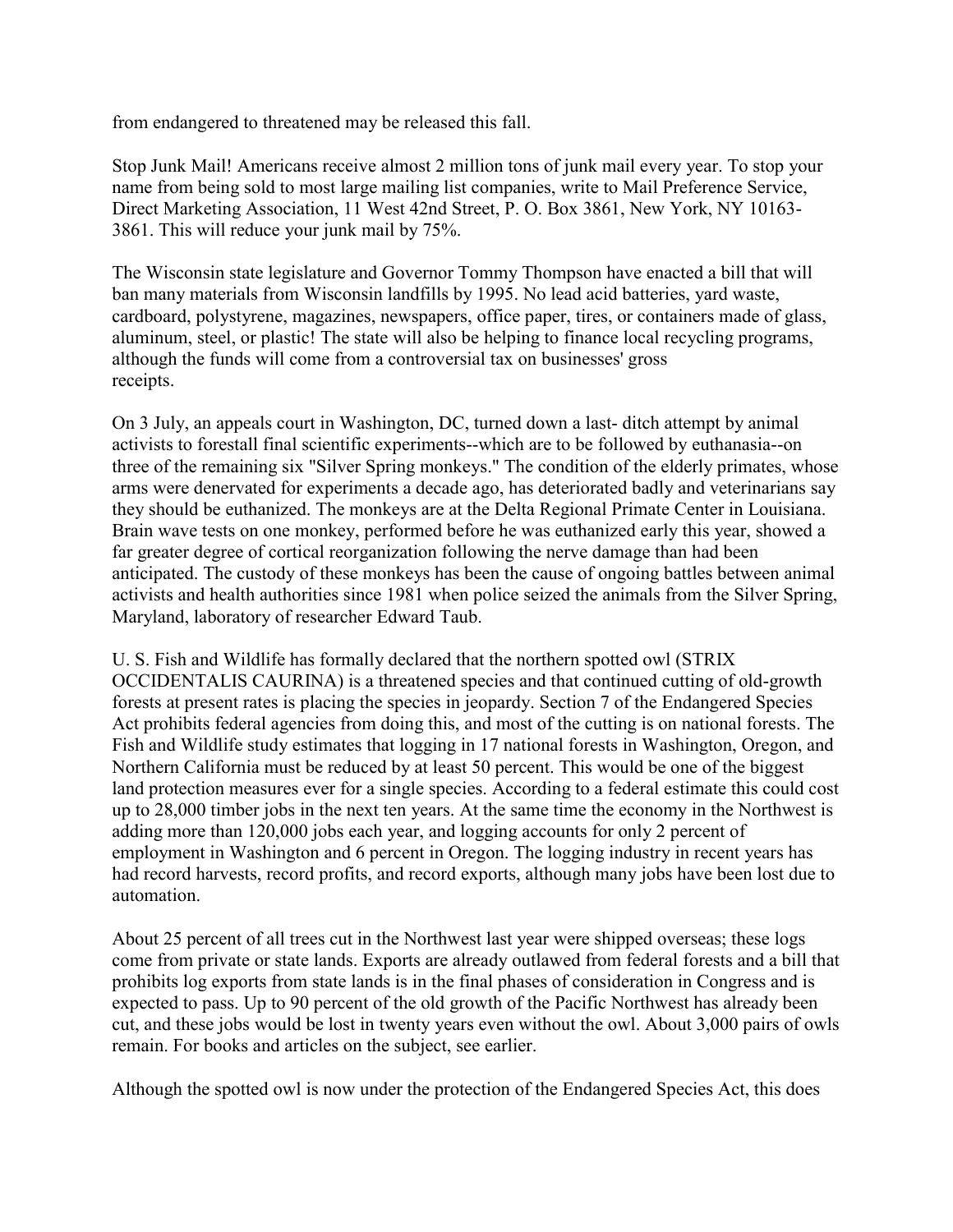not protect the owl as much as one would hope. The Bush Administration has announced its plans to save the owl by saving 450 pairs of owls, but it is also a plan that cuts back logging activities by less than 10%. In the long run many think that this will have a serious negative impact on the survival of these owls. Environmentalists contend that Bush's plan will allow so much logging in the next two years that little room will be left to carry out any of the long-term plans that are agreed upon.

Former Attorney General Edwin Meese III has called for radical revision of the Endangered Species Act. "The Endangered Species Act should be amended so that human welfare ordinarily is preferred to the welfare of lesser species. ... Frequently, tens of thousands of jobs are at stake, illustrated by the timber cutting curtailed by listing the spotted owl as a threatened species. Workers should not be insouciantly sacrificed for a handful of lyrical worshippers of pristine life who obtain visual delight from an occasion glimpse of the owl. ... Why should the nation shield endangered or threatened species EN BLOC from such valuable federal activities as the sale of timber, or of oil and gas leasing, or the licensing of hydroelectric projects. ... Much of contemporary environmentalism is nothing but nonsense on stilts." Bruce Fein and Edwin Meese III, "Endangering a Species-- Our Own," LOS ANGELES TIMES, 30 July 1990.

Senator Mark Hatfield (Oregon) and Representatives Les AuCoin and Bob Smith (Oregon) and Sid Morrison (Washington) have introduced legislation in the U.S. Congress that would override the Endangered Species Act, the National Forest Management Act, and the National Environmental Policy Act to maintain high levels of cutting. The legislation would also reduce the legal rights of citizens to challenge actions by federal agencies that threaten these forests.

Representative Jim Jontz (Indiana) has introduced H. R. 4492, the Ancient Forests Protection Act, a bill with over 120 co-sponsors. This bill would temporarily halt logging of all "ecologically significant" ancient forests on federal land until scientists chosen by the President's Council on Environmental Quality can decide how much, if any, can be logged sustainably without harming other values, such as endangered species. In addition, there are another half dozen relevant bills before Congress.

The Animal Damage Control Division of the U.S. Department of Agriculture, operates under a \$ 45 million budget "to promulgate the best methods of eradication, suppression or control" of the nations predatory and other wild animals and to "conduct campaigns for the destruction or control of such animals" (as authorized by the 1931 Act, still in effect). The national unit refuses to release a summary of kills, but information is often available at the state level. In 1988, in 35 states, the mortality count for mammals was 140,246. Included were 76,033 coyotes, 9,143 beaver, 5,195 foxes, 1,163 bobcats, 289 bear, and 203 mountain lions. If birds are included, the total kill was almost 4.6 million animals. Much of the predator kill is on public lands at public expense to protect livestock. According to recent estimates by the GAO, today's ranchers on federal land pay only one fifth of market value for the forage consumed by their cattle and sheep. The public lands of the West produce only about 2 percent of the US beef supply, and states such as Iowa, Nebraska, or Missouri produce more beef than all of the public lands combined. Of particular concern recently is the lion kill. Grizzlies and wolves were decimated much earlier, but lions will not eat carrion and thus are difficult to poison. Their principal prey is deer, available in large numbers. They thus have survived as the only big predator remaining in many rural and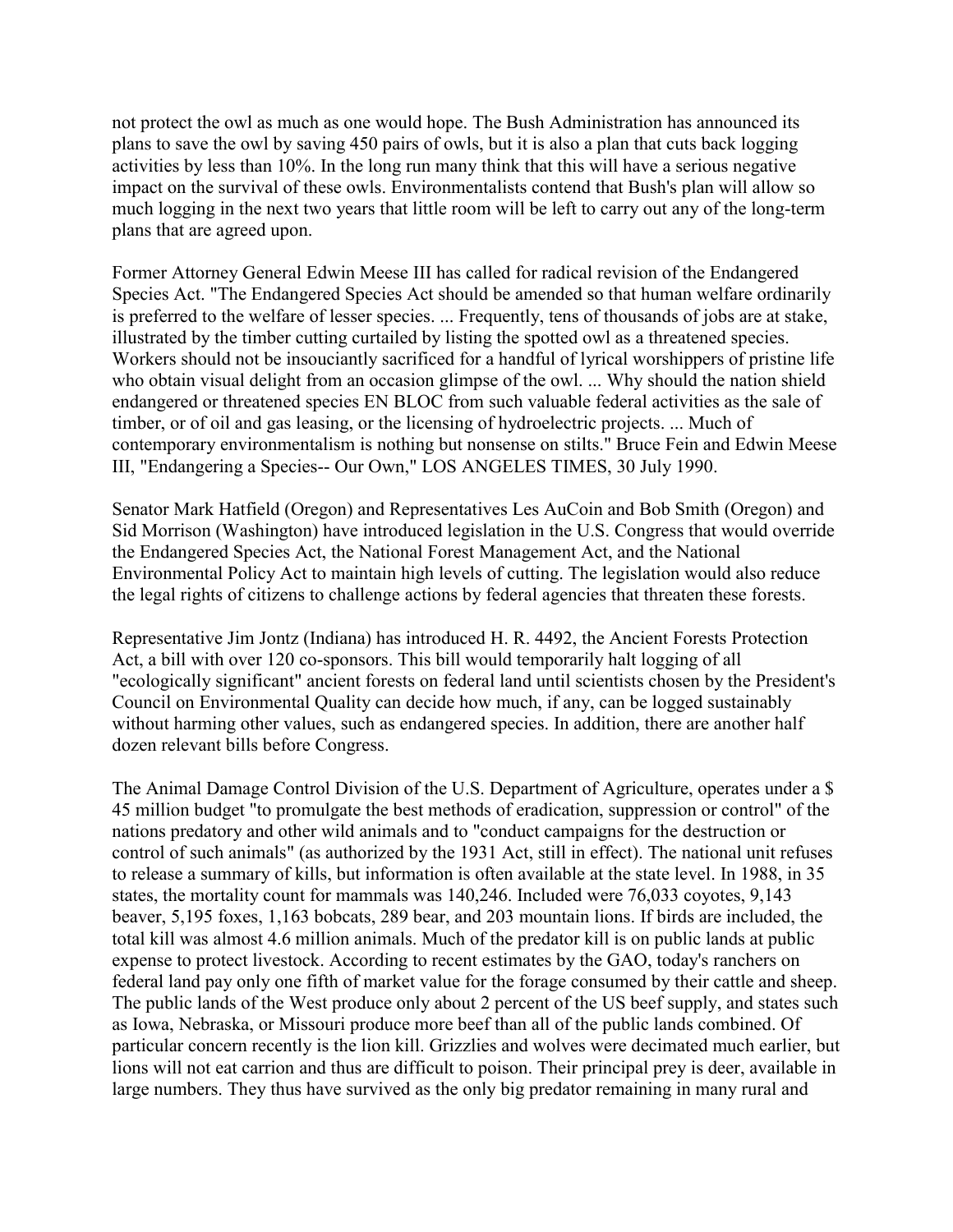wildland ecosystems. From January through April, The Animal Damage Control Division killed 13 lions on one ranch alone in Arizona, an unprecedented kill. Story in CHRISTIAN SCIENCE MONITOR, July 12, 1990.

Global warming dissenters have been put down. After about a year of dissent by a minority, often featured in the media, an international panel assessing greenhouse warming has pointedly denied the validity of objections being raised. A report produced by a working group of the International Panel on Climate Change is being discussed at a major international meeting in October that hopes to provide governments with options for responding to greenhouse warming. There is virtual unanimity, the report says, among greenhouse experts that a warming is on the way and that the consequences will be serious. Things still look pretty grim in the greenhouse world of the not so distant future. The warming will likely be large enough to have socially significant effects, though estimates still range from moderate but significant to just short of catastrophic. The driving force for greenhouse warming (CO2 emissions) is rapidly accelerating. The warming of the past century is real, though detection of greenhouse warming with high confidence will likely require a decade or more of waiting. See story in SCIENCE, August 3, 1990. For an earlier story emphasizing the dissent, see TIME, April 30, 1990.

In two strongly worded memos, U. S. Forest Service Supervisors have told the Federal Chief F. Dale Robertson that the present management of the service is out of touch with the values of the public and the values of many of its own employees. The statements were prepared November 14-16, 1989.

Region One Supervisors (13 national forests in Montana, northern Idaho, North Dakota and northwestern South Dakota) expressed "a growing concern that we have become `an organization out of control.'" "We have become a dysfunctional Forest Service Family." "We are not meeting the quality land management expectations of our public and our employees."

In a longer statement, 65 forest supervisors in Regions 1, 2, 3, and 4 (essentially the Rocky Mountain West and Southwest, Utah, and Nevada, and the high plains states) complained that "The emphasis of national forest programs does not reflect the land stewardship values embodied in forest plans, Forest Service employees and the public." "Public values and personal values of Forest Service employees, including forest supervisors, are changing." "Employees and the public are dissatisfied with the quality of today's resource management. They strongly support our mission statement, but they do not believe we are living it." "Many members of the public and many of our employees no longer view us as leaders in environmental conservation. Past and present forest practices do not meet the high quality land management expectations of the public and our employees. For example--clearcutting, riparian management, water quality and a large percept of western rangelands are in poor condition after 80 years of management." The supervisors urged the chief to "develop a strategy to become well known leaders in environmental conservation," and "to lead the effort to develop the Administration's environmental program."

In a third statement, the Forest Supervisors of Regions 5, 6, and 10 (California, the Pacific Northwest, and Alaska) said, "Confusion about our philosophy is undermining the corporate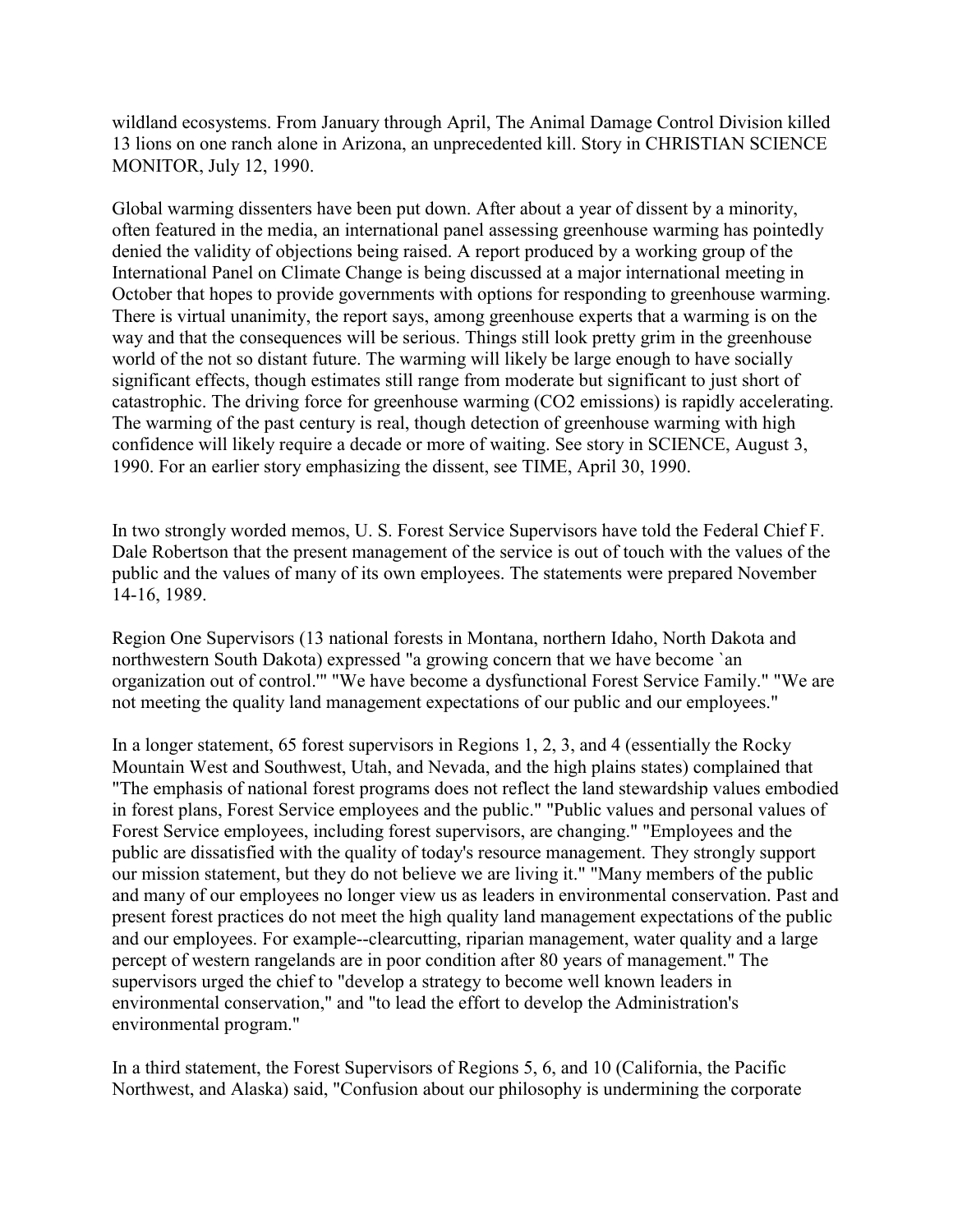climate and public perceptions. We continue to work on short-term fixes to get us through another crisis--to keep `getting out the cut,' but the land and our employees are showing the pressure. `Caring for the Land' needs strong advocacy from all of us. ... We must have a more even budget/program mix between commodity and non-commodity values."

These internal Forest Service memos received national attention on the ABC-TV news show "Prime Time Live," which broadcast a feature on the old-growth timber controversy, on January 5, 1990.

The Presbyterian Church (U.S.A) has now being ratified by the presbyteries a brief statement of faith (80 lines), which contains the following:

"We rebel against God; we hide from our Creator.

Ignoring God's commandments,

we violate the image of God in others and ourselves,

accept lies as truth,

exploit neighbor and nature,

and threaten death to the planet entrusted to our care.

We deserve God's condemnation.

Yet God acts with justice and mercy to redeem creation."

The statement is expected to be ratified and will be the most

recent in the Presbyterian Book of Confessions.

Mollusks (mussels, snails, clams, oysters) are showing an alarming decline, with pollution named as the main culprit. Overuse of fertilizers, pesticides, sloppy sewage plants, deforestation, erosion, and other contaminants have contributed to the die off. Of 225 species of native mollusks in North America, 38 are listed as endangered or threatened by the Fish and Wildlife Service. Mollusk specialists insist that another 50 ought to be listed. Twelve are extinct. In result, about 45 percent of native species are either extinct or of concern. Mollusks are critical for keeping rivers clean and serve as food for fish, raccoons, otters, muskrats, and other animals.

"Eco-Kamikazes Wanted." An article appeared under this title in the September 22, 1989 EARTH FIRST! JOURNAL. "Are you terminally ill with a wasting disease? Do you have AIDS, ALS, brain cancer, or syphilis? Don't go out with a whimper; go out with a bang! Undertake an eco-kamikaze mission. ... A 'hit list' is available upon discreet inquiry."

### **Recent and Upcoming Events**

--July 20-21. "The Meaning of Water," held on Cape Cod, sponsored by the Center for the Protection and Restoration of Waters. Keynote address, "All Life is Animated by Water," by Vladimir Vernadsky. Other participants: Wes Jackson, Lynn Margulis, David Orr, William I. Thompson, John Todd, Nancy Jack Todd, and numerous others. Topics: Water and Gaia, Water in Cities, Water from Space, Water and Politics, Restoration of Water, Water in Esoteric Traditions. Contact the Center at Ocean Arks International, One Locust Street, Falmouth, MA 02540. Phone 508/540-6801. See earlier for more on Ocean Arks International.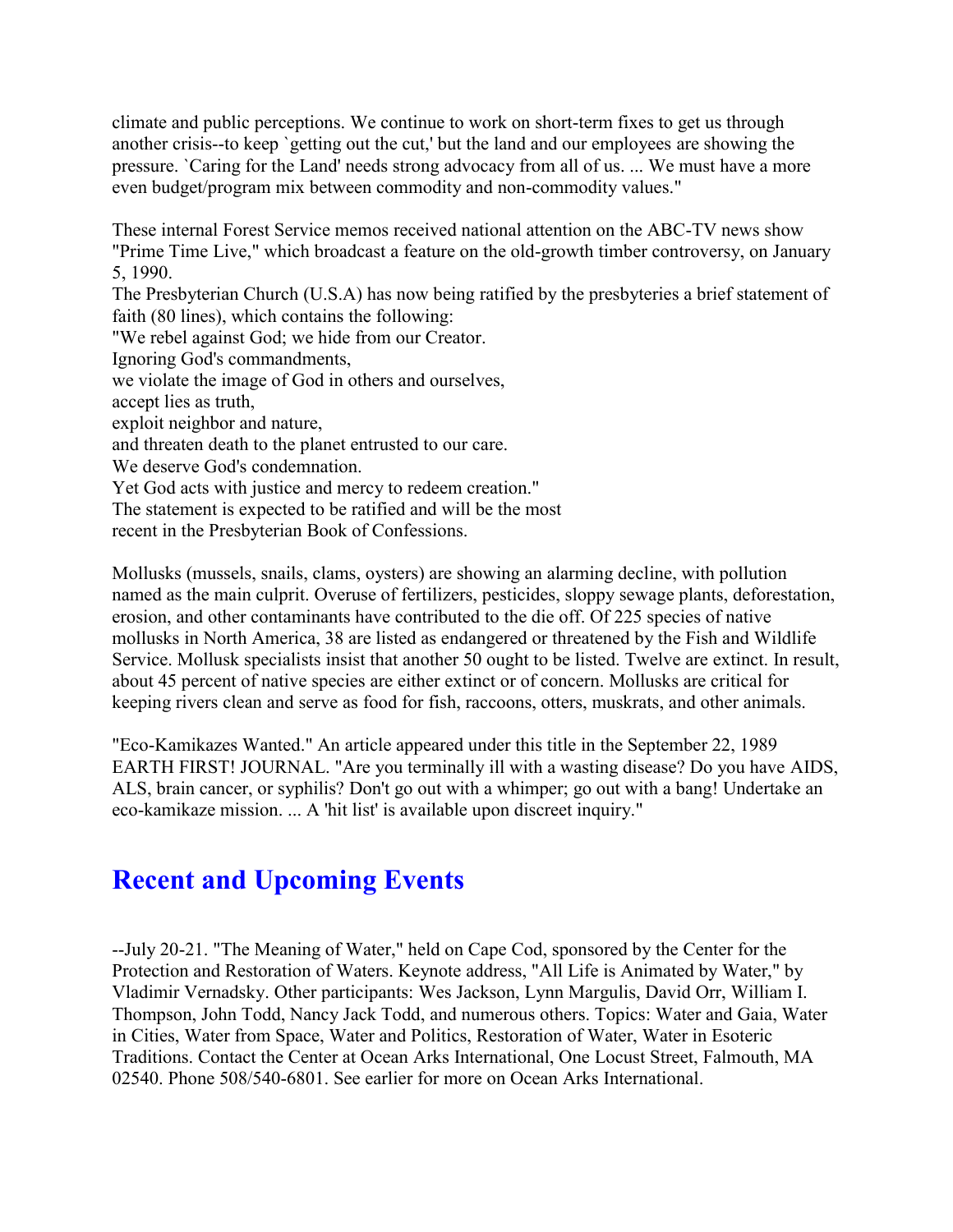--July 30-Aug 3. "Conservation Biology and Wyoming's Endangered Species" at Grand Teton National Park. Contact Donn Kesselheim, Wyoming Outdoor Council, 201 Main Street, Lander, WY 82520. Phone 307/332-7031.

--August 16-21. Conference on Environmental Ethics and Sustainable Development, at Estes Park, Colorado. Participants included Baird Callicott, Frances Moore Lappe, Bryan Norton, Jack Weir, Max Oelschlaeger, Pete A. Y. Gunter, Holmes Rolston. Contact Pete A. Y. Gunter, Department of Philosophy, University of North Texas, Denton, TX 76203-3496.

--August 25. Breaking Down the Barriers to Participation of Women in Angling and Hunting. University of Wisconsin-Stevens Point, College of Natural Resources. Contact: Dana Nelson 715/346-3717.

--August 30-September 1. "Ethics and Environmental Politics," First International Conference, at Borca di Cadore, Italy. Borca di Cadore is a village and conference site near Padova. Three featured addresses were: Franz Bockle, Moral Theology, University of Bonn, "Environmental Ethics: Philosophical and Theological Foundations"; Sebastiano Maffettone, Professor of Political Philosophy, University of Palermo, "Ethics in Environmental Policy-Making"; and Kenneth E. Boulding, University of Colorado, Emeritus, "Environmental Ethics and the Earth Economic Systems."

Others lectures were by Kristin Shrader-Frechette, Philosophy, University of South Florida, Antonio Autiero, Moral Theology, University of Bonn, and Laura Westra, Philosophy, University of Windsor. Professor Giorgio Ruffolo, the Italian Minister for Environment, took part in the conference. Contact: Dr. Corrado Poli, Fondazione Lanza, via Dante, 55, 35139 Padova, Italy. Phone (49) 34034. A North American contact is Dr. Peter Timmerman, the Secretariat, Human Dimensions of Global Change Programme, IFIAS, 39 Spadina Road, Toronto, Canada M5R 2S9. Phone 416/926-7570.

--September 11-14, "Spirit and Nature," a symposium at Middlebury College, Vermont, J. Ronald Engel of Meadville/Lombard Theological School spoke on "Liberal Democracy and the Fate of the Earth. Also on the program were Sallie McFague, Vanderbilt Divinity School, and the Dalai Lama.

--September 21-23. Andrew Brennan and Hans Peter Durr symposium on environmental ethics at the British Society for the Philosophy of Science, Wolfson College, Cambridge. See details earlier.

--September 23-28. Valuing Natural Resources, a conference at the Banff Centre for Management, Banff, Alberta. Contact Program Coordinator, Resource Management, The Banff Centre for Management, Box 1020, Banff, Alberta T0L 0C0, Canada. Phone 403/ 762-6327.

--September 29. Conference including papers on "Evil in the Non- Human World" and "Effects of the Fall," sponsored by Christians in Science. London, England. Contact Conference officer, Christians in Science, 38 de Montifort Street, Leicester LE1 7GP, England.

--October 4-5. "Contemporary Christian Approaches to Animal Well- Being," conference at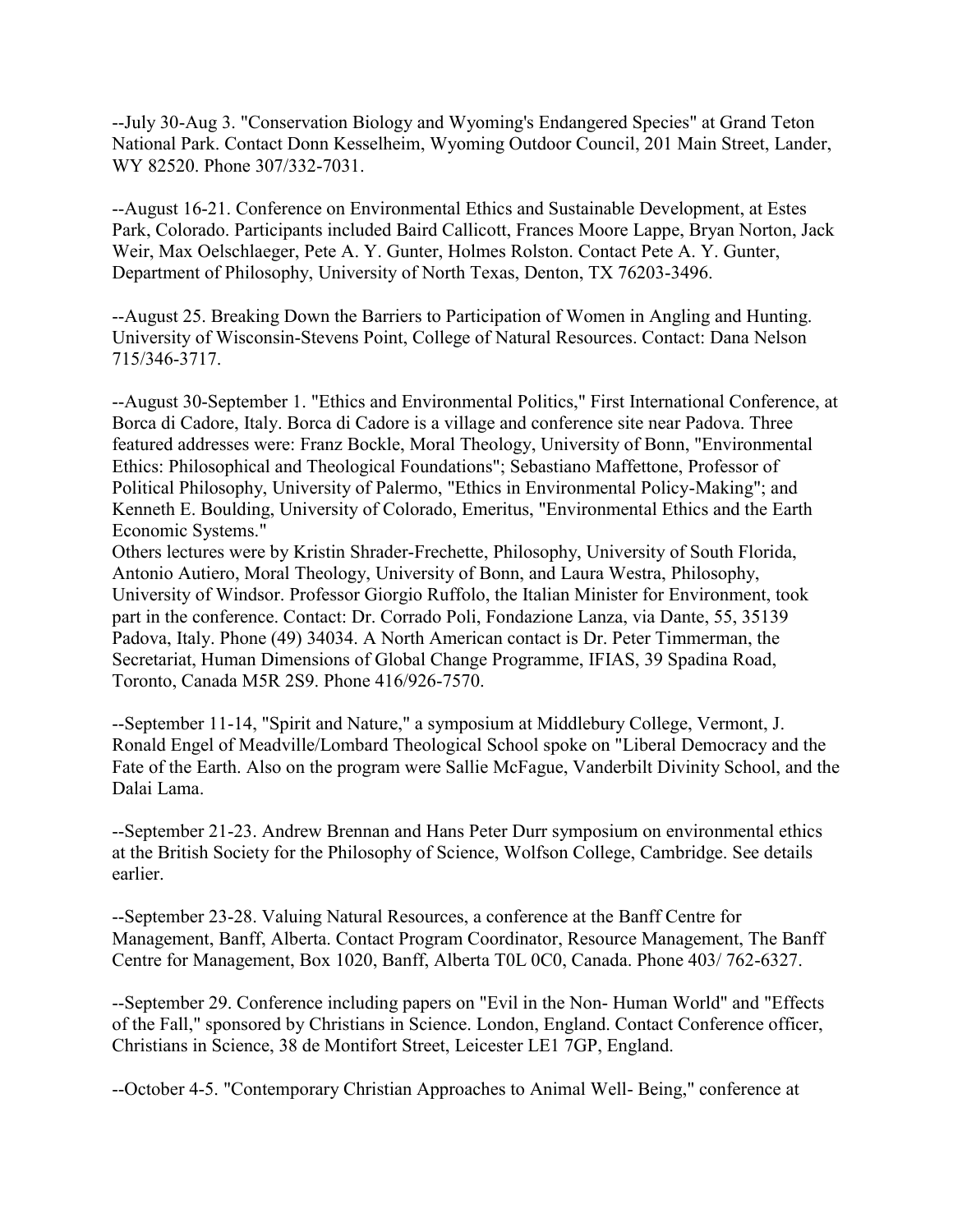Duke Divinity School, Durham, N.C. Plenary presentations by Stanley Hauerwas, Rosemary Radford Ruether, and Andrew Linzey. For information contact Jay MacDaniel, Department of Religion, Hendrix College, Conway, Arkansas 72032. Phone 501/450-1366.

--October 5-7. Fourth International Conference of the Biopolitics International Organization, Athens Greece. The theme is environmental education and the establishment of an International University for the Bio-Environment. Further information from Dr. Arvanitis, 10 Tim. Vassou St., GR 115 21, Athens, Greece.

--October 5-7. New Jersey School of Conservation, Montclair State College, Fall Environmental Education Workshop, for teachers and interpretive naturalists. Address: RD # 2, Box 272, Branchville, NJ 07826.

--October 7-13. Forest '90. First International Symposium on Environmental Studies on Tropical Rain Forests, Manaus, Amazonas, Brazil. Contact: Dra. Marlene Brilhante Motta, Admin. Sec., Organizing Committee--Forest '90, P. O. Box 3591, 20001 Rio de Janeiro, RJ, Brazil. Fax: 55- 21-252-9269.

--October 13-19. Conference on "Natural Areas and Yosemite: Prospects for the Future," at Yosemite National Park and the Sheraton Hotel and Conference Center, Concord, California. Papers are invited. A keynote is address is by Gilbert Grosvenor, President of the National Geographic Society. The conference is part of the Yosemite Centennial Celebration, and includes six plenary sessions with prominent speakers, as well as field trips to a number of San Francisco Bay natural areas. Contact The Yosemite Fund, 155 Montgomery Street, #1104, San Francisco, CA 94104 or Coordinator, NA/Yosemite Centennial Symposium, CGNRA, Fort Mason Bldg. 201, San Francisco, CA 94123.

--October 16-18. Managing Wildlife in the Southwest--A Symposium. University of Arizona, Tuscon, AZ. Contact: Drs. Paul R. Krausman and Norman S. Smith, Division of Wildlife, 325 Biological Sciences E. Building, University of Arizona, Tucson, AZ 85271. Phone 602/621- 3845.

--October 19-21. "Earth and Spirit," addressing the spiritual dimensions of the environmental crisis. An international conference sponsored by the Chinook Learning Center at Seattle, Washington. Conference presenters include Thomas Berry. Contact Chinook Learning Center, Box 57, Clinton, WA 98236. Phone 206/321-1884.

--October 22-25. "Biodiversity and Landscapes: Human Challenges for Conservation in the Changing World," a conference sponsored at Pennsylvania State University featuring a diverse group of wildlife professionals, economists, sociologists, artists, ecologists, paleontologists, engineers, and including philosophers Eugene Hargrove, Bryan Norton, Holmes Rolston, George Sessions, and Carl Mitcham. Contact Deb Hagar, Event Coordinator, Biodiversity and Landscapes, Center for Biodiversity Research, Environmental Resources Research Institute, 117 Land and Water Building, The Pennsylvania State University, University Park, PA 16802. Phone 814/863-0050.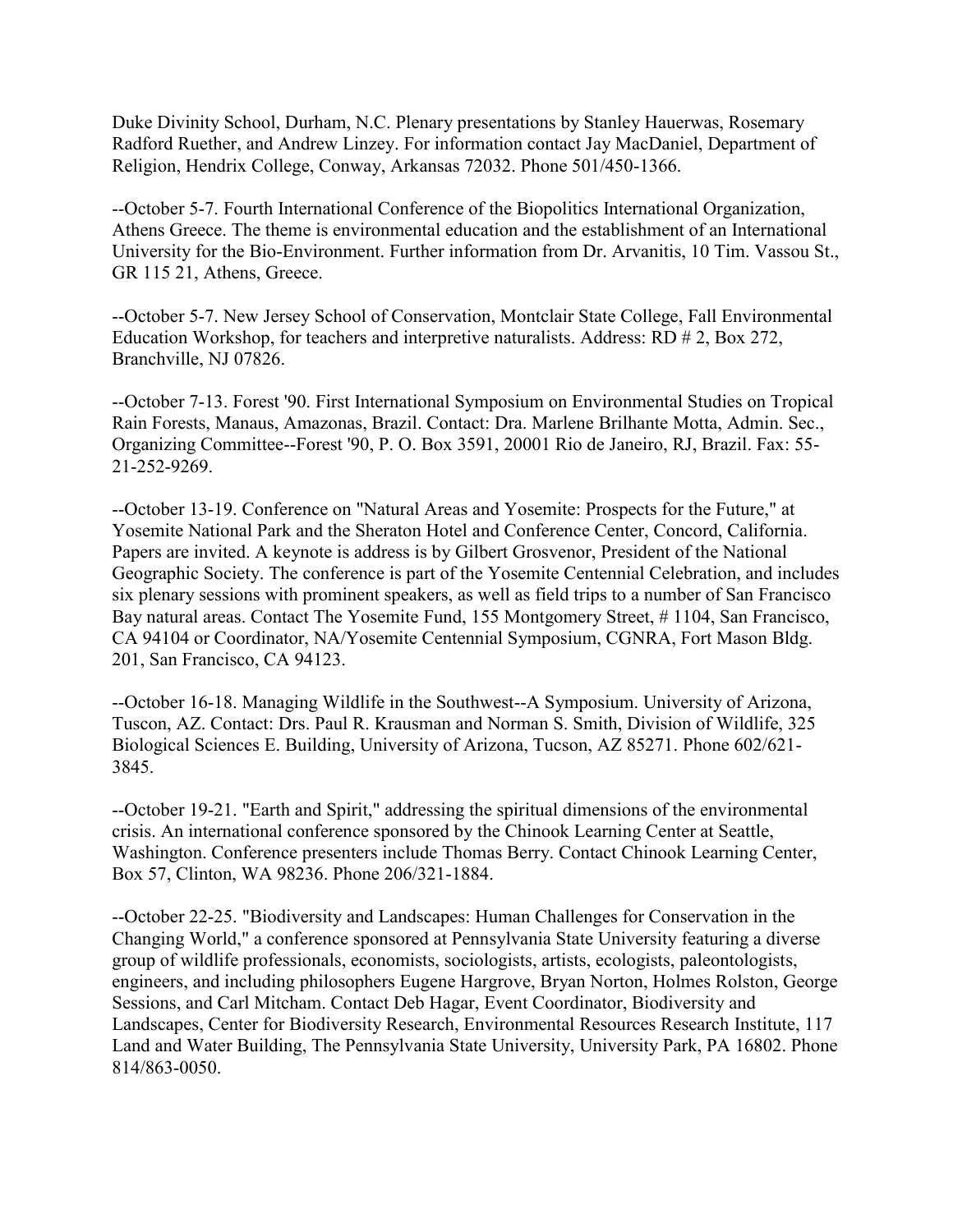--November 8-11. International Environmental Ethics Conference for Nature Interpreters. Conservation Education Center, Springbrook State Park, RR # 1, Box 53, Guthrie Center, Iowa, 50115. Phone 515/747-8383. Speakers include Margot Alder, National Public Radio; Anne Cederberg, nature interpreter; Mark Edwards, trails coordinator for Iowa Department of Natural Resources; Eugene Hargrove, editor of ENVIRONMENTAL ETHICS; Clifford Knapp, environmental education at Northern Illinois University; Bruce Lupfer, National Park Service; Wayne Ouderkirk, Empire State College; Phil Pister, California Fish and Game; Karen Warren, philosophy, Macalaster College; and Danielle Wirth, environmental educational specialist with the Iowa Department of Natural Resources. Contact Danielle Wirth at the address above, or Eugene Hargrove, Department of Philosophy, University of North Texas, P. O. Box 13496, Denton, TX 76203-3496.

--November 11-14. "National Symposium on Urban Wildlife," Stouffer Five Seasons Hotel, Cedar Rapids, IA. Contact: Dr. Lowell Adams, National Institute for Urban Wildlife, 10921 Trotting Ridge Way, Columbia, MD 21044.

--December 27-30. ISEE annual meeting and session at the American Philosophical Association, Eastern Division, Boston, MA. See details earlier.

--February 1991. World Council of Churches conference at Canberra, Australia, on the theme, "Come Holy Spirit, Renew Creation."

--February 14-19, 1991. ISEE session at the American Association for the Advancement of Science, Washington, D. C. See details earlier.

--February 20-22, 1991. National Research and Development Conference on the Control of Hazardous Materials. Disneyland Hotel, Anaheim, CA. Contact: HMC-R&D, ANAHEIM, 9300 Columbia Boulevard, Silver Spring, MD 20910-1702. Phone 301/587-9390. Discussions of risk assessment, evaluation, and ethical issues are included.

--February 28-March 3, 1991. American Society of Environmental History Conference, "The Environment and the Mechanized World," University of Houston, Texas. Contact Martin V. Melosi, Department of History, University of Houston, TX 77204-3785. Phone 713/749-2967.

--March 23, 1991, "Ethics and the Environment," one-day conference at University of Wales, College of Cardiff, sponsored by the Centre for Applied Ethics. In addition to speakers from Cardiff, Keekok Lee from Manchester will speak, as well as Heta Hayry and Matti Hayry from Helsinki. Contact Robin Attfield, Philosophy Section, School of English Studies, Journalism and Philosophy, University of Wales, P. O. Box 94, Cardiff CF1 3XE. Fax (0222) 371921. Phone (0222) 874025.

--March 28-30, 1991. ISEE session at the Pacific Division, APA, in the San Francisco Bay area. See details above.

--March 12-15, 1991. Biodiversity of the Rocky Mountains. A Symposium at Colorado State University, sponsored by College of Forestry and Natural Resources, CSU, U. S. Fish and Wildlife Service, U. S. D. A. Forest Service, National Park Service, the Nature Conservancy, and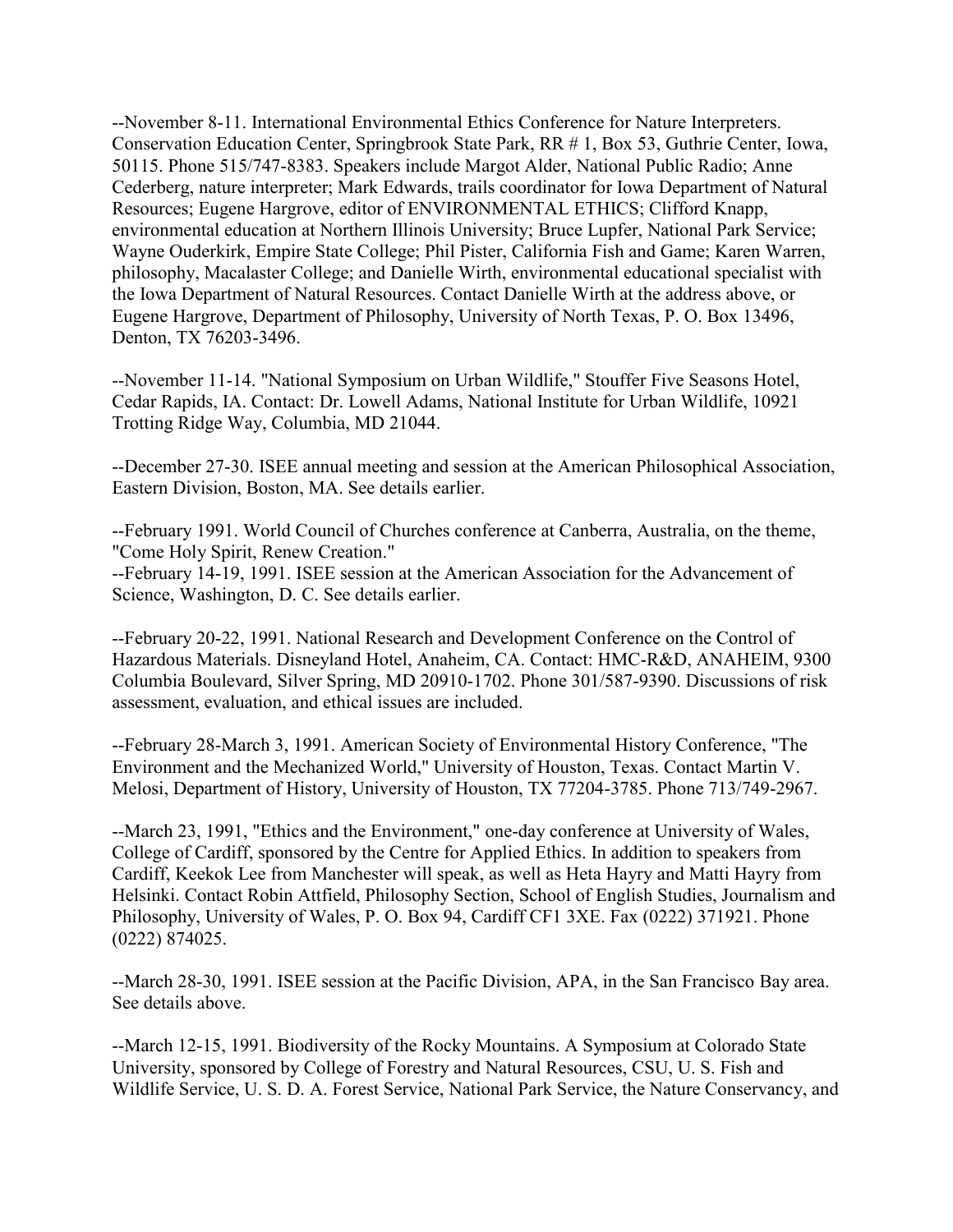the Audubon Society. The symposium will feature several prominent keynote speakers, multiple paper sessions, and other media presentations. A call for papers has been issued. Contact for paper abstract submission: Fritz L. Knopf, U. S. Fish and Wildlife Service, National Ecology Research Center, 4512 McMurray Ave., Fort Collins, CO 80525. If interested in an ISEE panel at this symposium, contact Holmes Rolston, III, Department of Philosophy, CSU, Fort Collins, CO 80523. For early registration, contact Biodiversity Symposium, Office of Conference Services, Colorado Sate University, Fort Collins, CO 80523.

--March 14-16, 1991. "Ecological Prospects: Theory and Practice," The Fifth Annual Casassa Conference, Loyola Marymount University, Los Angeles. Speakers include Patricia C. Wright, Department of Anthropology, Duke University, founder of a preserve in Madagascar, MacArthur Fellow; Daniel B. Botkin, Department of Biology, University of California, Santa Barbara, author of DISCORDANT HARMONIES: A NEW ECOLOGY FOR THE 21ST CENTURY (Oxford, 1990); Alfred W. Crosby, Department of American Studies and American Civilization Programs at the University of Texas, author of ECOLOGICAL IMPERIALISM: THE BIOLOGICAL EXPANSION OF EUROPE, 900-1900. Proposals for papers are invited. Contact: Christopher Chapple, Director, Casassa Conference, Loyola Marymont University, Los Angeles, CA 90045. Phone 213/338-7670 or 213/338-2907.

--March 26-27, 1991. Conference: "Practicing Stewardship and Living a Land Ethic," at Harrisburg, Pa, sponsored by Pennsylvania State University. Contact Professor Stephen Jones, Department of Forestry, Pennsylvania State University, University Park, PA 16802.

--March 22-26, 1991. 56th North American Wildlife and Natural Resources Conference. Edmundton, Alberta. Contact: L. L. Williamson, Wildlife Management Institute, 1101 14th St., N. W., Suite 725, Washington, DC 20005. Phone 202/371-1808.

--April 4-7, 1991. 5th Australian Ecopolitics Conference, University of New South Wales, Sydney. See details earlier.

--April 8-10, 1991. Issues and Technology in the Management of Impacted Wildlife, Snowmass Village, Aspen, Colorado. A call for papers has been issued. Contact Susan Q. Foster, Thorne Ecological Institute, 5398 Manhattan Circle, Boulder, CO 80303. Phone 303/499-3647.

--April 27-30, 1991. ISEE session at the Central Division, APA, in Chicago. See details above.

--May 10-12, 1991. "Earth Ethics Forum `91: Green Visions and Pathways for the 3rd Millennium" to be held at Saint Leo College, Saint Leo (North Tampa), Florida. A call has been issued for papers in environmental ethics relating to philosophy, religion, education, sociology, economics, business, and Third World development. Contact Saint Leo College, Department of Religious Studies, P. O. Box 2127, Saint Leo, FL 33574-2127. Phone 813/397- 9042. Or: Earth Ethics Forum '91, Earth Ethics Research Group, Inc., 13938 85 Terrace North, Seminole, FL 34646. Phone 813/397- 9042.

--May 14-19, 1991. International Conference on Science and the Management of Protected